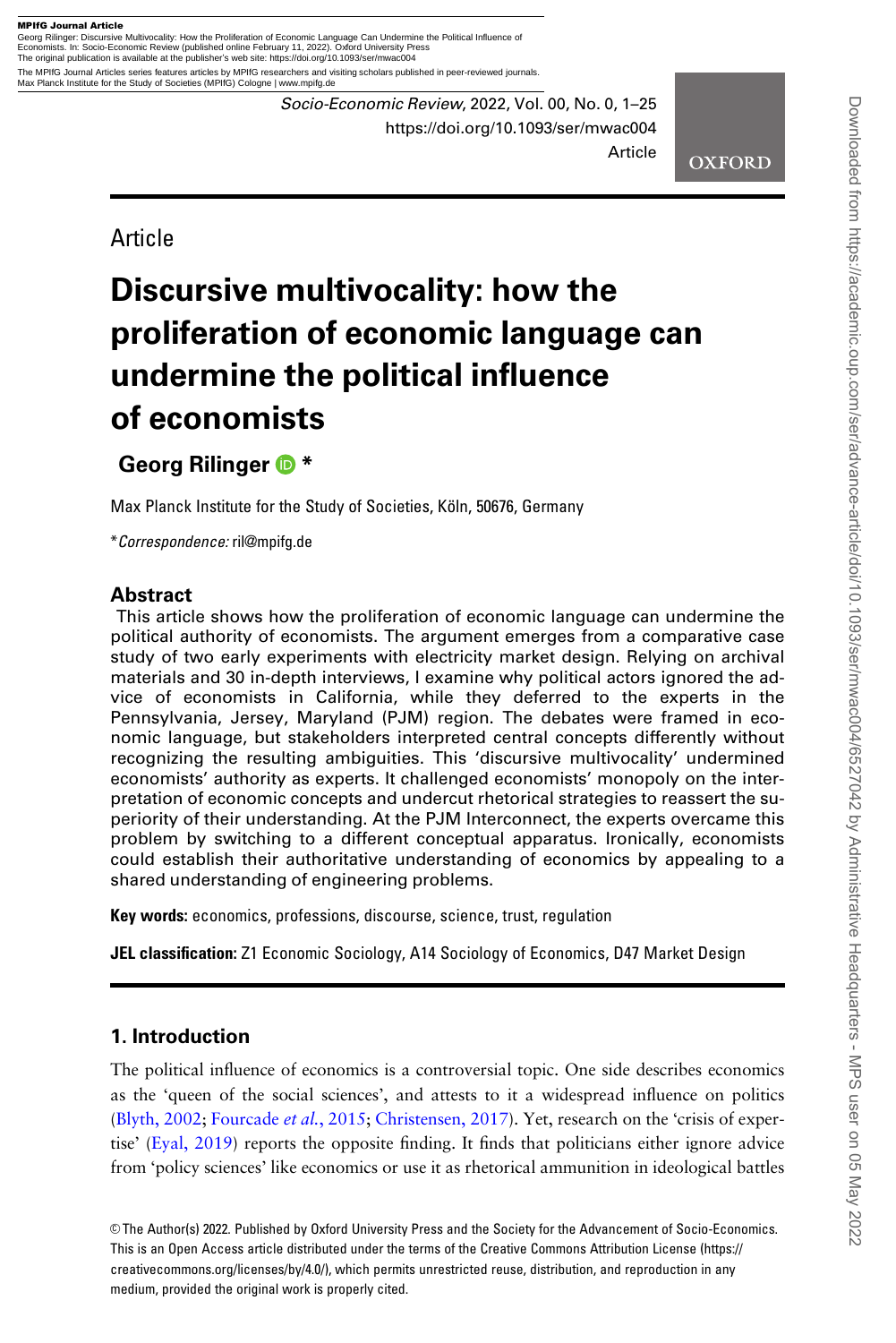[\(Bechmann, 2003;](#page-22-0) [Maasen and Weingart, 2005\)](#page-23-0). An emerging literature on the 'social stud-ies of economics' ([Maesse](#page-23-0) *et al.*, 2022) argues that these contradictory findings largely result from conceptual ambiguities. The analytical object 'economics' is blurry and can simultaneously refer to people, groups, ideas, techniques or combinations thereof. Economics may be influential in certain ways, while powerless in others. Accordingly, the literature now differentiates institutional, cognitive and professional dimensions of economics and explores how social processes mediate their influence ([Hirschman and Popp-Berman, 2014](#page-23-0)).

However, few studies have examined the relationships between these different avenues of influence. In particular, research has not yet analyzed the relation between the influence of economists and that of economic language. These two are slightly different forms of influence. The influence of economists refers to the political authority of economic experts. Are academically trained experts able to assert control over political decisions? The influence of economic language concerns the degree to which economic concepts and ideas proliferate to frame political debates more generally and across professional groups. Do actors in political processes use economic ideas to frame their thinking or do they invoke other sources of knowledge?

These two lines of influence could be mutually reinforcing: people who already find economic ideas compelling might also be more prone to defer authority to economic experts. But this does not have to be the case. For example, academics typically reject the 'free market optimism' that is often taken for granted in political debates. Here, politicians' use of economic concepts clashes with claims by economic experts ([Banerjee and Duflo, 2019\)](#page-22-0). Given that the two sides can be at odds with each other, what determines their relation? Under what conditions does the proliferation of economic language in politics prevent or enable economists to assert control over political decisions?

In this article, I begin to explore this question with a comparative case study of electricity market design. This is a domain where questions about the political influence of economic experts are particularly crucial. Electricity systems are very complex and vulnerable to disruption. Their operation must follow narrowly defined, technical standards. It is therefore not trivial to introduce markets for the coordination of electricity systems. The rules must carefully align the actions of market participants with technical requirements and missspecified rules can have devastating consequences [\(Cramton, 2017](#page-22-0))—as the recent blackouts in Texas and California remind us. For the markets to work as intended, academic economists with specialized expertise in 'market design' must be able to take control of central design decisions in political negotiations. This can be understood as a negotiation between three groups. Economic experts—the highly specialized market designers—are trying to convince a potentially heterogeneous group of decision-makers. These *audiences* can be regulators, politicians or other stakeholders. They include anyone who has the power to decide whether the question can be deferred to the experts. In trying to convince these audiences, the economists are often competing with other stakeholders.

Because the resulting negotiations are typically framed in economic language ([Reverdy](#page-24-0) [and Breslau, 2019\)](#page-24-0), we can explore how the use of economic language affects economists' ability to wrest control over political decisions from their audiences. That is, I ask how the discursive dynamics of the negotiations affect market designers' ability to convince their audiences to cede control over design decisions.

Following a 'most-similar' research design [\(Seawright and Gerring, 2008\)](#page-24-0), I study this issue by comparing early cases of market design in California and the Pennsylvania, Jersey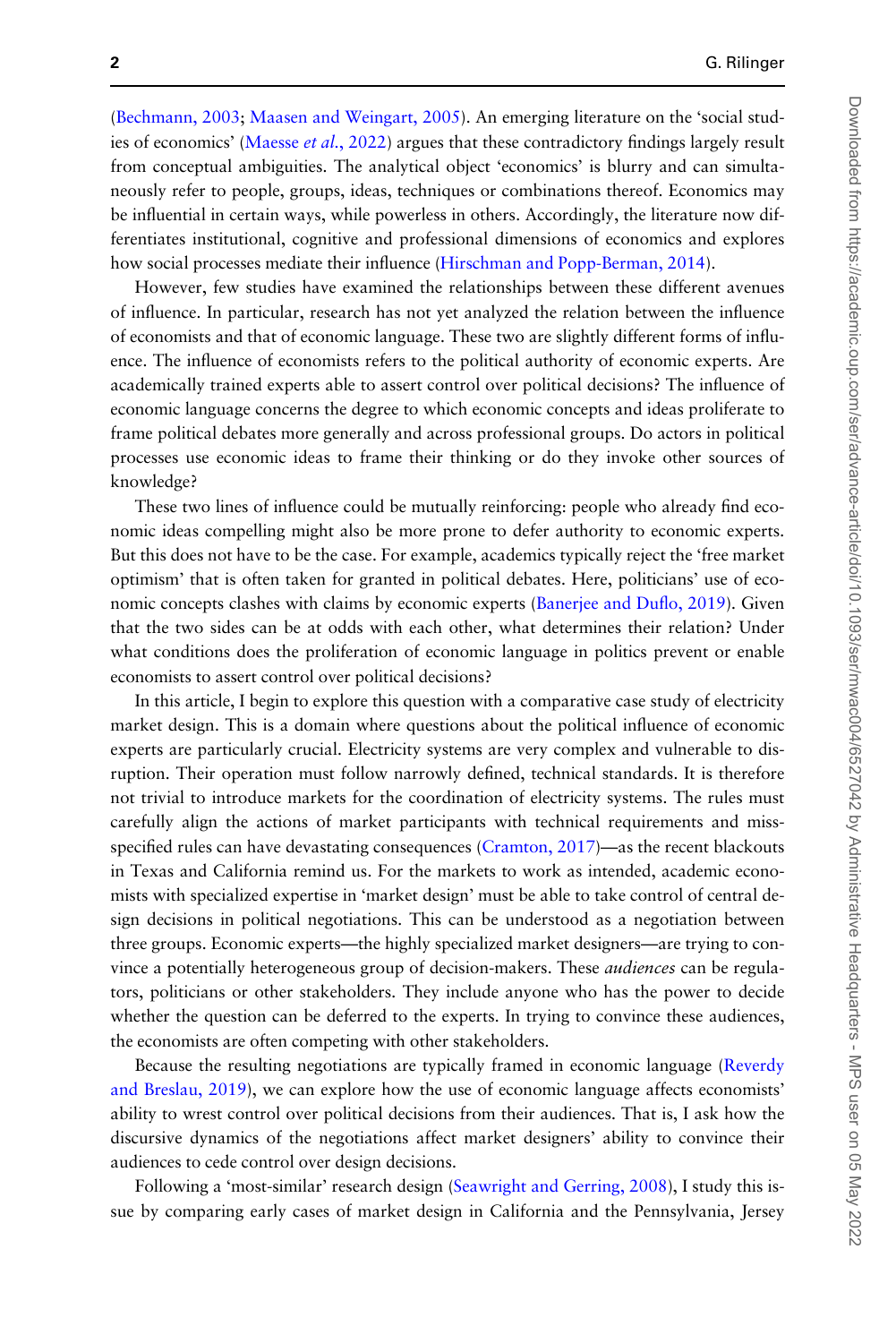and Maryland (PJM) region during the 1990s. In both cases, academic economists from prestigious universities tried to influence essentially the same decision under similar conditions. But while they managed to assert control in the PJM region, they failed to do so in California.

To explain the difference, I first identify a mechanism that blocked economists' strategies to assert control. What I call 'discursive multivocality' is a way in which the use of economic language can undermine the political influence of economists. Then, I show that differences in the intellectual background of these audiences provided opportunities to solve this problem in PJM, but not in California.

The article first develops this argument theoretically. It starts by considering how economists exercise influence over political questions. Like other experts, they use rhetorical strategies to convince their audiences that policy questions are 'technical' rather than 'political' issues and that the experts should be responsible for the corresponding decisions. These strategies aim to shift the framing of the debate onto the terrain of the experts' economic knowledge [\(Brint, 1990\)](#page-22-0). To audiences, who are less familiar with this language, this makes visible a knowledge asymmetry between themselves and the expert. In light of this asymmetry, audiences then defer judgment and trust the expert to decide the question [\(Eyal, 2019](#page-23-0)).

What I call 'discursive multivocality' undercuts such rhetorical strategies. The term refers to situations where the experts' audience and competing stakeholders use *economic* concepts in a way that is objectively ambiguous but subjectively certain—the concepts appeal to different actors in different ways, but the audiences do not recognize this ambiguity. In such situations, economists' have no stable baseline against which they could establish their superior understanding of economics. To the audiences, their arguments will not appear as masterful displays of deeper understanding, but simply counterintuitive and wrong. This makes it hard for economists to establish their authority as experts. To the extent that the diffusion of economic language leads to discursive multivocality, it thus undermines the political influence of economic experts. The experts may yet solve the problem by switching to a more univocal framing, effectively leaving the contested terrain of economic concepts. But this depends on the availability of such a framing on the side of the audiences. The intellectual background of economists' audiences is thus crucial for the success of their rhetorical strategies.

Based on rich archival materials from two archives and 30 retrospective in-depth interviews, I then demonstrate this argument empirically. During the market design process in both California and PJM, stakeholders suggested that it might be a good idea to separate the markets from the organizations that managed the transmission grid. This so-called 'separation-provision' violated the principles of market design. Not only would such separation create tensions between the logic of markets and the physical properties of electricity systems, attempts to implement it would create opportunities for market manipulation. Academic economists from some of the countries' most prestigious universities, therefore, opposed the separation provision. In competition with other interest groups, they tried to convince the decision makers to defer the question to them. However, while the experts succeeded in PJM, they failed in California. This defeat would have dire consequences. California's design created flaws that sellers could use to extract astronomical profits and destabilize the system, thus contributing to the Western energy crisis of 2000–2001 [\(Lambert, 2006](#page-23-0)).

To explain designers' differential ability to control the political decisions, I show that the debates in California and PJM were indeed characterized by discursive multivocality. That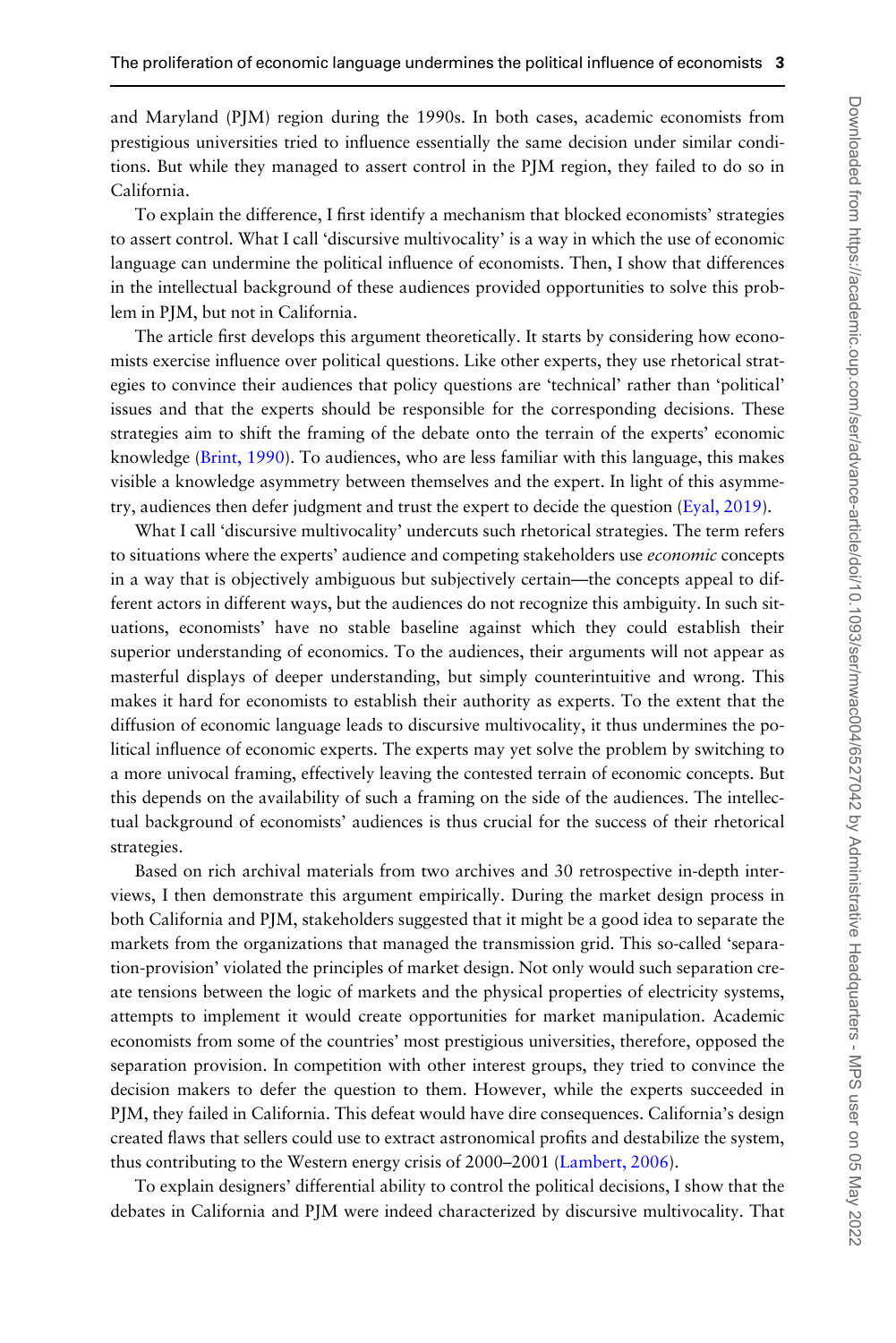is, I analyze the negotiations between economic experts, their audiences and the competing stakeholders. As I show, the different groups relied on three mutually inconsistent ways to imagine and reason about markets: as algorithms, as evolutionary processes or as static places. But instead of recognizing the underlying differences, they acted as if the different groups shared the same baseline understanding and treated disagreements as a matter of empirical fact. This derailed economists' rhetorical strategies in California. Without a common baseline, their attempts to demonstrate audiences' inferior understanding simply seemed counterintuitive and wrong.

At PJM things went differently. While the debates featured a similarly complex mix of stakeholders, the designers had to convince a narrower audience of decision-makers: utility executives and regulators with engineering backgrounds. This allowed them to switch to a more univocal engineering language. By showing these audiences how design decisions related to familiar engineering problems, the economists gave them a stable way to assess the validity of their interpretation of economic concepts. Ironically, designers had to shift from an economic to an engineering framing in order to justify their claim to a superior understanding of economics.

The conclusion summarizes the argument and draws out its implementation for research on the political influence of science as well as the social studies of economics. First, the article shows how the political influence of economic language can undermine the influence of economists when it leads to discursive multivocality. Second, the article highlights that experts' efforts to assert control over political questions always hinge on the perception by their audiences. The audiences' intellectual baseline determines whether scientists' efforts to exercise political influence will be compelling.

## 2. Discursive multivocality and the political influence of economists

Not much research has explored the relationship between the political authority of economists and the influence of economic language. The existing research falls into roughly three camps. Institutionalist work explores how economists gain influential positions in government and administrative bureaucracies ([Bernstein, 2001](#page-22-0); [Bockman and Eyal, 2002;](#page-22-0) [Henisz](#page-23-0) et al.[, 2005](#page-23-0); [Bockman, 2011](#page-22-0)). The literature looks at the personal and financial relationships between academics and state officials ([Mirowski, 2002](#page-23-0)), the structure of the profession [\(Fourcade, 2009](#page-23-0)) and its relation to other professions ([Fourcade](#page-23-0) *et al.*, 2015). While some work has found that the culture, methods and norms of the academic discipline help economists to do so [\(Hirschman and Popp-Berman, 2014;](#page-23-0) [Christensen, 2017\)](#page-22-0), few studies have asked how economists exercise influence once they are in powerful positions.

This is a topic in the second line of research, which is informed by Science and Technology Studies ([Callon, 2007\)](#page-22-0). It explores the creation of socio-technical devices—het-erogeneous configurations of objects, ideas and people ([Muniesa](#page-24-0) et al., 2007). These devices are infused with economic knowledge and give rise to new forms of economic agency, which then 'perform' the assumptions of economic theory [\(MacKenzie](#page-23-0) et al., 2007). The creation of socio-technical devices is an inherently political process. Actors negotiate with each other on the basis of their perceived interests. If economic knowledge provides the conceptual framework for these negotiations, it may shape what counts as a legitimate argument and who is a legitimate participant. To the extent that they can influence the framing, economists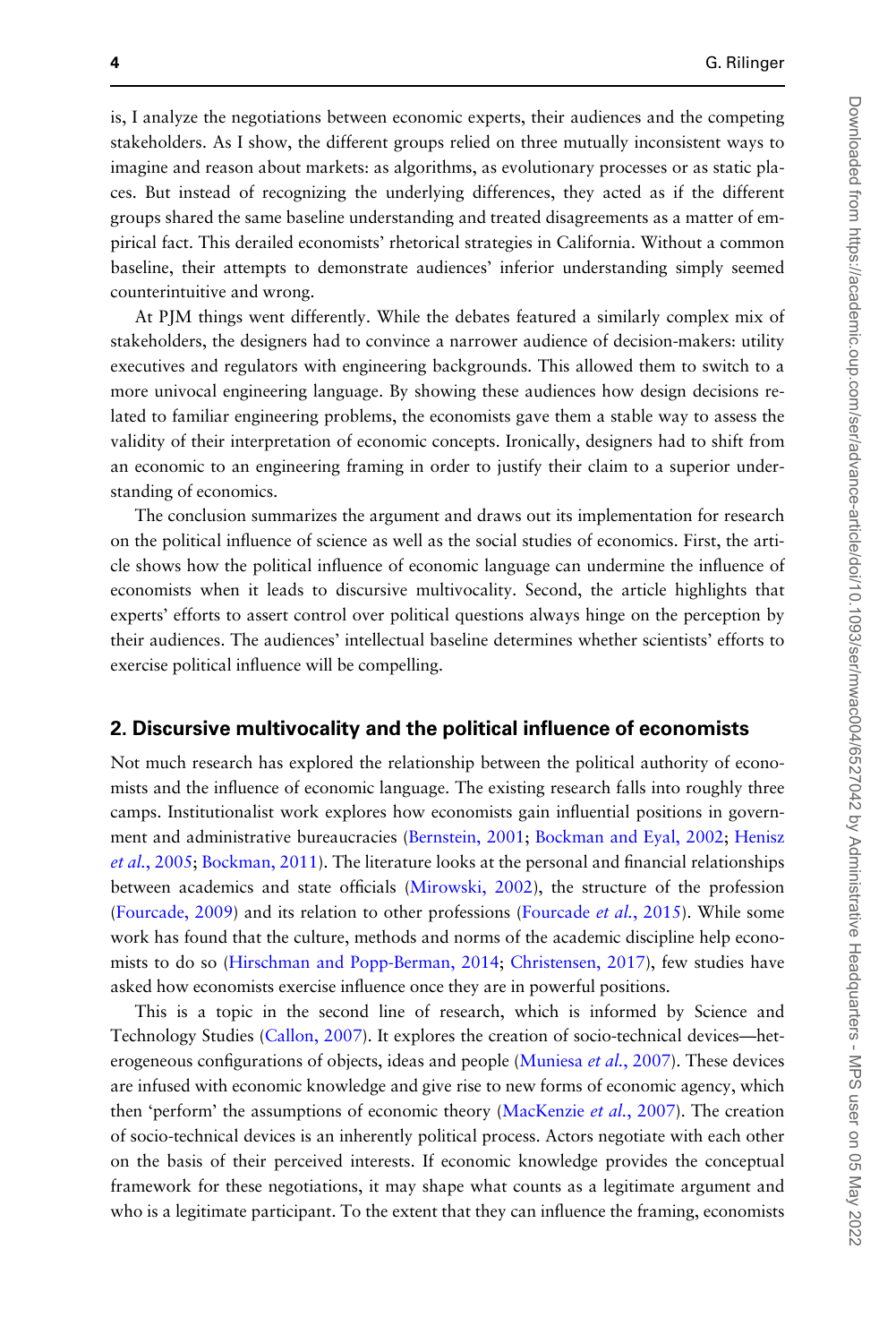may therefore have more or less influence on the negotiation of the device ([Nik-Khah, 2008](#page-24-0); [Reverdy and Breslau, 2019](#page-24-0)).

A last line of research draws on the literature on professions and expertise ([Medvetz,](#page-23-0) [2012](#page-23-0); [Eyal and Levy, 2013](#page-23-0)). It finds that economists are most likely to exercise influence on political decisions when the underlying issue is ill-defined. This is the case when political actors are dealing with a crisis, or at early stages of agenda setting [\(Eyal and Buchholz,](#page-23-0) [2010](#page-23-0)). At these junctures, economists have a chance to define questions in terms of their technical language. This bolsters their influence, because they now have the authority to decide which options exist or to present their own view as inevitable ([Brint, 1990\)](#page-22-0). Conversely, economists are less able to exercise influence over issues that are heavily politicized [\(Bernstein, 2001](#page-22-0)). If the issue does not appear technical, economists' expertise is quickly drawn into the battle of political contestation and is no longer perceived as neutral or objec-tive ([Jasanoff, 1992\)](#page-23-0).

The three literatures thus converge on the insight that economists' political influence depends on their ability to control the framing of political debates and define issues as 'technical'. But why would that be the case? The more general literature on professions and expertise offers an answer ([Abbott, 1988](#page-22-0); [Eyal, 2013\)](#page-22-0). The relationship between expert and audience is defined by a knowledge asymmetry. An expert is someone who knows something the audience does not. To accept someone as an expert, audiences must thus gain the impression that they do not know what the expert knows. Niklas Luhmann captured this almost paradoxical character of the relationship by joking that, 'an expert is a specialist to whom one can put questions that he is unable to answer', quoted in [\(Bechmann, 2003,](#page-22-0) p. 23). The quip plays on the insight that someone counts as an expert in the eyes of the audiences when the audiences accept that they do not know where the limits of the experts' knowledge are. If an expert wants to be seen as an expert, they must therefore convince the audience that they are ignorant about the expert's subject matter.

By defining the terms of the debate, the expert can effectively pull the conversation onto terrain that is unfamiliar to the audiences. They can then use their distinct style of reasoning and introduce conceptual tools that audiences do not have at their disposal. This leads audiences to recognize that they do not know how to wield the terms as effectively as the expert, and they become willing to cede 'jurisdiction' [\(Abbott, 1988](#page-22-0)) over the issue at hand. In other words, controlling the framing of the debate is important because it gives experts the opportunity to demonstrate to audiences the knowledge asymmetry that is the core of their claim to expertise.

Once they have pulled the debate on their terrain, economists can display their skill to establish the knowledge asymmetry. Trained experts can usually mobilize the language of their discipline with greater fluidity than outsiders. By drawing on the authority conferred by the 'mechanical objectivity of numbers' ([Porter, 1995](#page-24-0)), and the 'no-nonsense' rhetoric of instrumental rationality ([Aune, 2002](#page-22-0)), economists can showcase a superior understanding of, and training in, quantitative techniques that enjoy substantial respect among lay audiences. Economists might rely on these techniques to demonstrate flaws in audiences' reasoning. If the audiences use the concepts differently but are aware of the resulting ambiguities, economists can reclaim the right to clarify the correct meaning.

This strategy works best when the experts have a monopoly over the abstract knowledge that defines the core of their profession [\(Weingart, 1999](#page-24-0); [Haas, 2004](#page-23-0)). The less the audience knows, the more easily they are willing to cede jurisdiction. Hardly anyone doubts quantum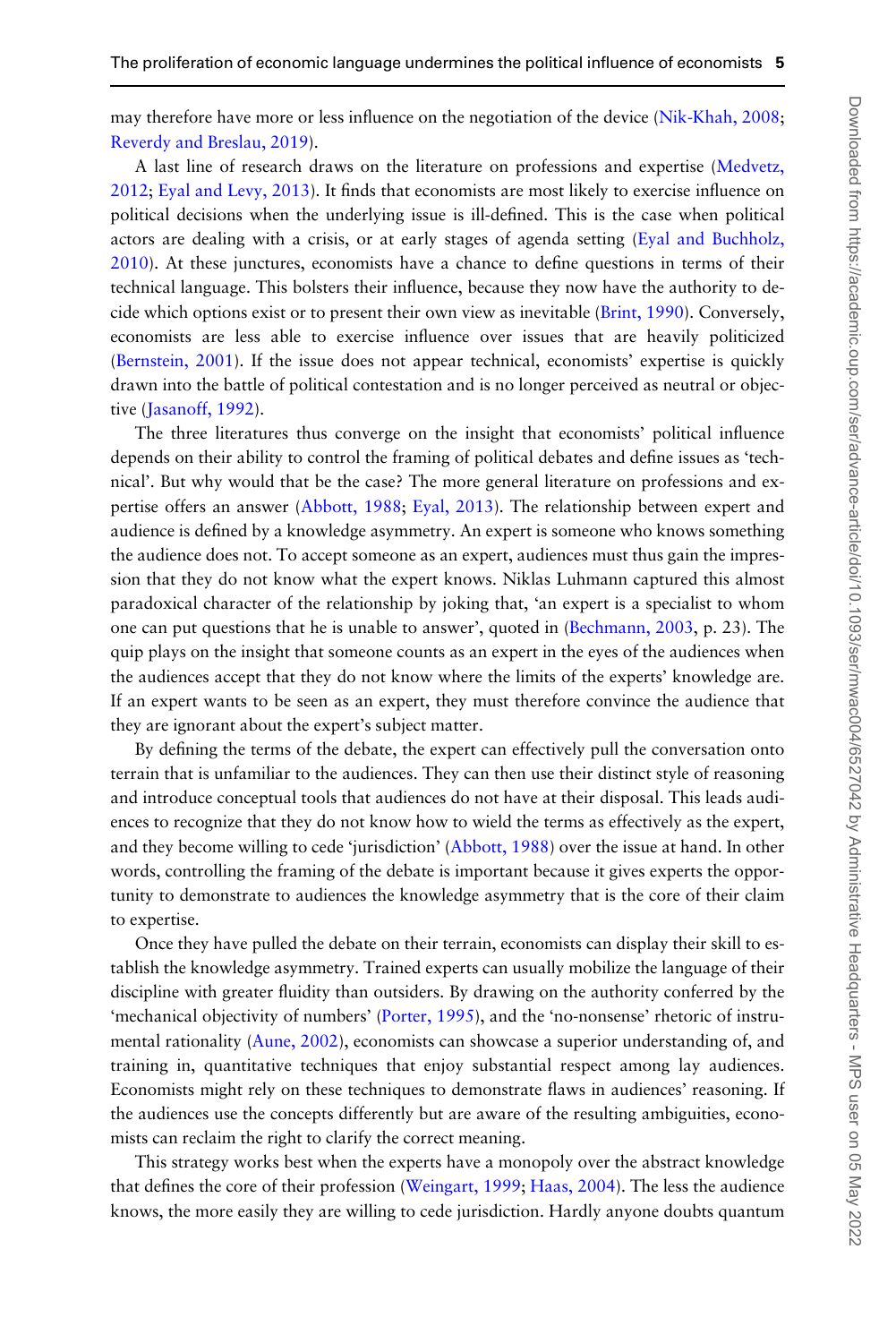physics because people do not generally have strong intuitions about answers in that domain of knowledge ([Eyal, 2019\)](#page-23-0). However, the experts' knowledge should not be completely opaque either. To defer to the expert, the audience must also trust them. As Georg Simmel has observed, there is a 'weak form of inductive knowledge in trust' ([Simmel, 2004,](#page-24-0) p. 178). Audiences must be able to evaluate at least a little bit whether the expert really knows something they do not. A certain 'intellectual proximity' [\(Mirowski and Nik-Khah, 2007\)](#page-23-0) can therefore be helpful.

This suggests that economists' rhetorical strategies need to be carefully calibrated to dif-ferent audiences. Research on the rhetoric of economists confirms this insight ([Klamer](#page-23-0) et al., [1988](#page-23-0); [McCloskey, 1998;](#page-23-0) [Aune, 2002](#page-22-0)). Economists position themselves differently depending on the audiences they face. They speak as 'philosophers' when they deal with other economists, but shift rhetorical strategies and posture to match act as 'hired gun' or 'priest' when they deal with legislators and other lay audiences ([Goodwin, 1988\)](#page-23-0). Similarly, when economists try to convince politicians, they leverage social capital from other fields such as academic prestige or media visibility ([Maesse, 2015](#page-23-0)). In each case, the goal is to strike the balance between establishing a common ground and demonstrating superior understanding.

However, these rhetorical strategies fail when the audiences and experts are caught in a debate that relies on the conceptual framework of the experts, but the terms are *multivocal*. The concept of multivocality was initially developed to explain the characteristics of 'robust action' ([Leifer, 1991](#page-23-0); [Padgett and Ansell, 1993\)](#page-24-0). Such actions can be interpreted coherently from multiple perspectives, which is usually advantageous. It gives political actors the necessary flexibility to react freely to changed situations. In the literature on expert authority, the concept sometimes describes experts' ability to present their knowledge compellingly to a variety of audiences ([Menchik, 2021](#page-23-0)). But multivocality can also refer to symbols and artifacts and thus the discursive situation itself. Concepts are multivocal if groups have divergent interpretations of these concepts but are not aware of these differences ([Ferraro](#page-23-0) et al., 2015). A multivocal concept is objectively ambiguous but subjectively certain—it is obscured ambiguity.

Such 'discursive multivocality', as I call it here, threatens claims to jurisdiction. As different groups develop distinct interpretations of central concepts, these groups also develop their own styles of reasoning [\(Bucher](#page-22-0) et al., 2016). Unaware that the experts are relying on different interpretations of core concepts, audiences will then perceive the experts' arguments not as superior, but simply as counterintuitive or 'wrong'. Since everyone has a different understanding, there is no effective agreement about what constitutes a performance of correct knowledge—the 'epistemic form' that settled how valid claims are made becomes unsettled ([Suryanarayanan and Kleinman, 2013](#page-24-0)). Accordingly, attempts to convince audiences by masterfully wielding concepts, status symbols and techniques will invite doubt and incomprehension rather than awe.

The problem of discursive multivocality is based on the way experts' *audiences* use the language of the expert. The solution to this problem, therefore, depends on the audiences as well. Once political discourses are affected by discursive multivocality, economists may yet establish their authority by switching to less multivocal discursive terrain. This depends on the availability of a more univocal framework they can appeal to. Audiences with a homogeneous intellectual background may offer such a stable epistemic form. Economists can then reiterate their claims to jurisdiction over economic questions by appealing to this alternative framework.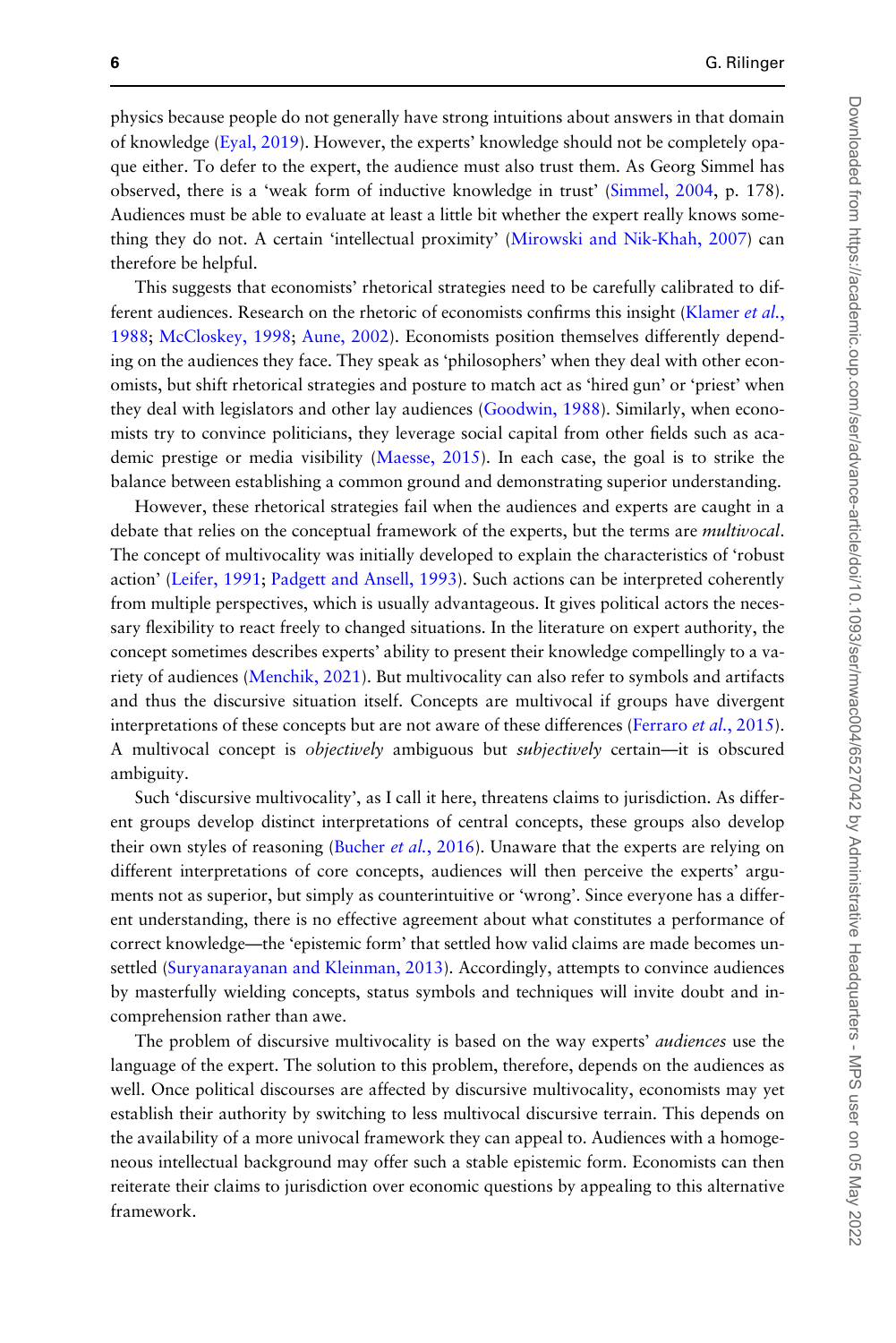In sum, discursive multivocality explains how the diffusion of economic language beyond the academy can undermine the professional authority of economists. Once the conceptual categories are sufficiently destabilized, there is no way to establish one's superior understanding from within these categories. One form of influence undercuts the other. I now turn to the case study which demonstrates this problem of discursive multivocality and how it may be resolved.

# 3. Electricity market design in California and PJM

This article is a comparative case study of political negotiations during the creation of electricity markets in California and PJM between 1993 and 1998. For most of the 20th century, vertically integrated monopolies produced, distributed and sold electricity in independent service territories. To introduce competition, the entire industry had to be restructured. The utilities handed over control of their transmission system to an Independent System Operator (ISO). This ISO became responsible for coordinating the balance of production and consumption on the grid. Since the ISO managed the physical operation of the system on the basis of command-and-control principles, the new set of wholesale markets were financial institutions. They traded obligations for the *future* delivery of electricity. Markets for delivery for the next or the same day were called 'spot markets', while longer term contracts were traded in 'forward markets'.

After divesting most of the generation assets, utilities now had to buy electricity in the wholesale markets before they could sell it to residential customers. Large industrial corporation could also buy energy in these markets. A variety of generation companies, municipalities and independent power producers acted as sellers. Financial intermediaries, so-called 'power marketers' like Enron or Mirant, made money by arbitraging price differences. Once these actors had finished trading in the spot-markets, the system operator tried to implement the resulting obligations as closely as possible. See Figure 1 for an illustration of the basic structure and the most important stakeholders in the new structure.

During the political debates in PJM and California, one of the most contentious questions was if the spot markets and the system operator should be separated from each other or if they should be integrated in one organization (dotted line in the figure). Today, it is gen-erally known that there is no way around an integrated system ([Cramton, 2017\)](#page-22-0). This has to



Figure 1 Illustration of basic market structure for electricity systems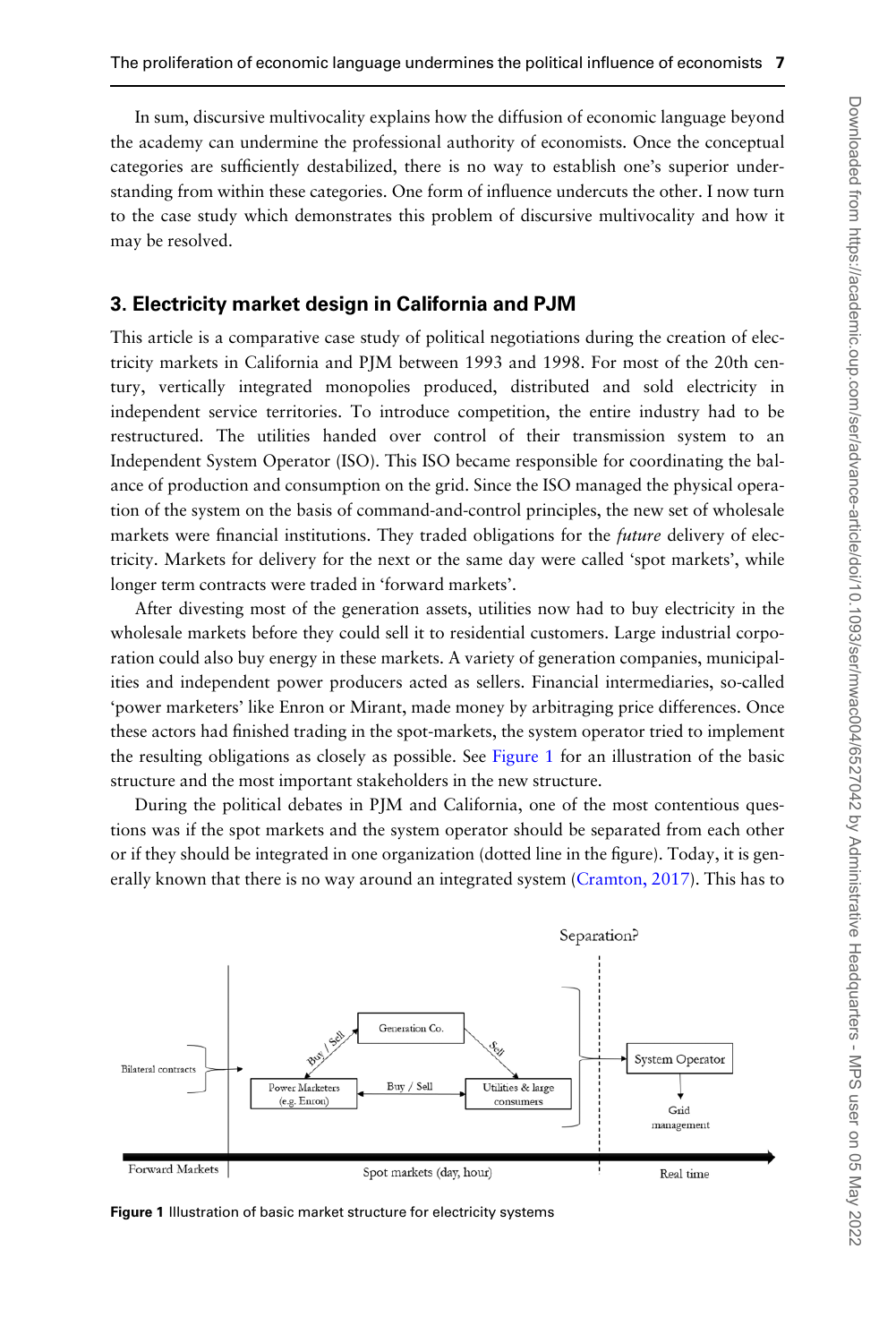do with the physical characteristics of electricity. To help coordinate the electricity system, markets must find the cheapest combination of generators to meet the demand at all locations at a given point in time. The transmission lines that carry the energy have limited capacity. To find the cheapest combination, it is, therefore, necessary to take transmission constraints into consideration. Since all energy flows interact with each other and affect the available transmission capacity, each adjustment to a generator can require changes elsewhere in the system. These dynamic interdependencies mean that the system must always co-optimize the generators' output and the use of transmission capacity. But the cognitive limitations of human actors make it impossible to represent the vast complexity of energy flows directly in the market. The system operator must compute the adjustments to the power flows, and ensure that a market for energy reflects their costs. This is only possible if the spot markets and the transmission system are managed by a single organization. Separating the two functions is therefore not feasible. Attempts to do so will always rest on compromise and mean that the markets will misrepresent the physical reality of the grid. This becomes the lynchpin for manipulative strategies which can bring down the system.

Industrial consumers first floated the separation provision in 1994. They wanted a system of bilateral contracts because their size would guarantee a favorable bargaining position to them. A centralized market would set a single market price and therefore deprive them of this advantage. Power marketers and independent power producers quickly supported the proposal. However, as soon as they suggested it, market designers tried to take the issue off the table. They acted as expert witnesses in the political debates and were unified in their rejection of the separation provision—even though the disagreed on a variety of other questions. Their intellectual credentials were spotless. They had developed the intellectual foundation for the restructuring project since the 1980s and hailed from prestigious institutions like Harvard and MIT. But while they managed to convince the stakeholders in PJM, they failed to do so in California.

The empirical question for this article is: what explains economists' differential ability to sway their audience? The case selection follows a 'most-similar' approach, that is, I select cases that are as similar as possible and only differ with respect to the outcome of interest (influence on separation question) as well as the main explanatory variable (the composition of the audiences) ([Seawright and Gerring, 2008](#page-24-0)). Indeed, the two cases are similar in relevant ways. Though the two processes played out at opposite ends of the country, they took place around the same time and before the consequences of market separation were confirmed by the experiences during the California energy crisis. Both systems were based on new plans, which rendered existing experiences with electricity markets in Norway and the UK inapplicable. The issue itself was also the same in both regions—both were pondering the relation between markets and system operator. The overall composition of stakeholders was similar as well. In particular, the infamous power marketer Enron and independent power producers lobbied heavily for market separation in both regions.

Most importantly, some of the same economists testified in both cases. Particularly an economics professor from Harvard, William Hogan and his colleague Scott Harvey, a consultant with a PhD from U.C. Berkeley, played prominent roles. As one of the preeminent experts of electricity market design, Hogan led the charge against the separation decision in both regions. Though he was not the only expert who testified in both cases, he was the decisive influence on PJM's design, and he organized the Harvard Electricity Policy group, which was one of the centers of academic debate around electricity market design.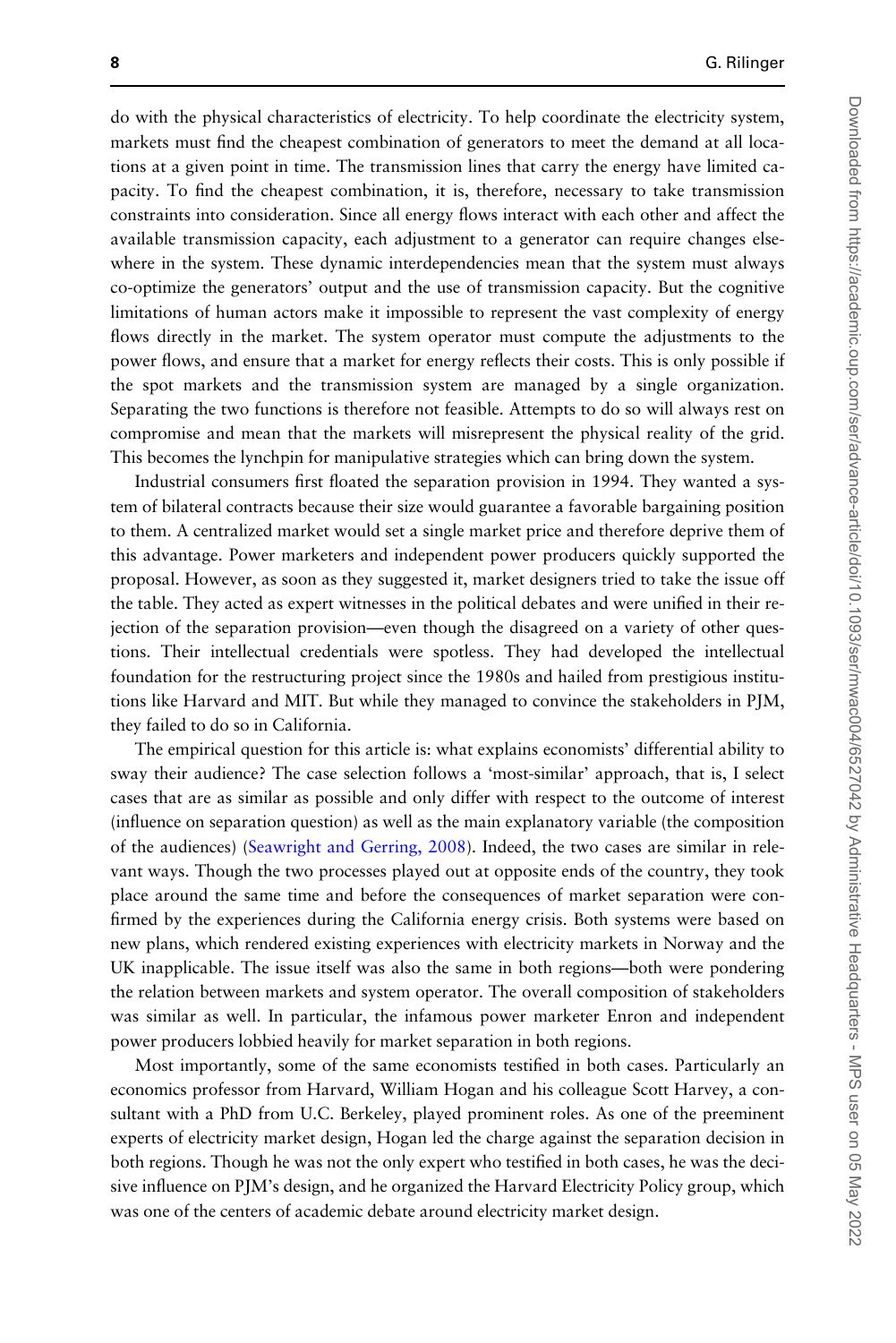The main difference between the cases concerns the audiences that the economists needed to convince. This follows from differences in the institutional background. In California, the negotiations about separation primarily played out before the California Public Utility Commission (CPUC) and involved a heterogeneous mix of regulators, politicians and stakeholders. The CPUC made decisions on the basis of formal filings, open hearings and informal negotiations. Because the commission needed the political support of the most powerful stakeholders, it leaned heavily toward solutions that stakeholders worked out among themselves. Accordingly, the market design experts had to convince not just the regulators, but a heterogeneous group of power producers, lobbyists, politicians and end user representatives.

At PJM the debates included representatives of these interest groups as well. But PJM was an association of utilities that had cooperated for decades and across state lines. The member utilities had formal procedures in place to arrive at design decisions, which became the foundation for formal filings to the Federal Energy Regulatory Commission (FERC). Since the organization transcended state lines, Public Utility Commissions and state politics played a lesser role than in California. Utility executives and FERC regulators could therefore agree on design features without the explicit support of outside interests. Accordingly, the economists dealt with a similar configuration of competing stakeholders in the debates but had to convince a different audience: a more close-knit group of utility executives and FERC regulators who shared engineering backgrounds. The theoretical argument suggests that the audiences' conceptual frameworks set the baseline against which economists can demonstrate a knowledge asymmetry. By selecting cases that differ with respect to the audiences, I am thus selecting on the decisive explanatory variable: the intellectual background of the audiences that either affords or does not afford an alternative framing.

## 4. Data and methods

This study is primarily based on archival data. It consists of transcripts, comments, responses and evidentiary filings from regulatory proceedings that extended from 1993 to 1998. For the California case, I include proceedings before CPUC and FERC, for the comparison case, I rely on FERC's record alone. The so-called PJM Interconnect had gradually emerged from cooperation between utilities who had pooled their resources since 1927. The administrative entity first came into existence in 1993. Since its activities transcended state borders, most political debates took place before the federal regulator. Likewise, in California, the debates gradually shifted from the state to the federal level as the market design process progressed.

Both CPUC and FERC worked similarly. The commissions would publish a proposal or ask a specific question. Stakeholders and expert witness then submitted responses. In subsequent rounds, they reacted to these comments, which led to an argumentative back and forth. At several points, the parties came together to discuss the filings in person. For each case, I reconstruct debates during two periods: before (1994–1995) and after (1996–1998) the decision about market separation. [Table 1](#page-9-0) contains information on the archival material I used for each period, the most important events and the dominant stakeholders in both regions.

It is important to note that the data for PJM is less complete than that for the California case. While the CPUC files contain verbatim transcripts of the debates about separation, the decisive PJM debates took place at the headquarters of the member utilities as well as a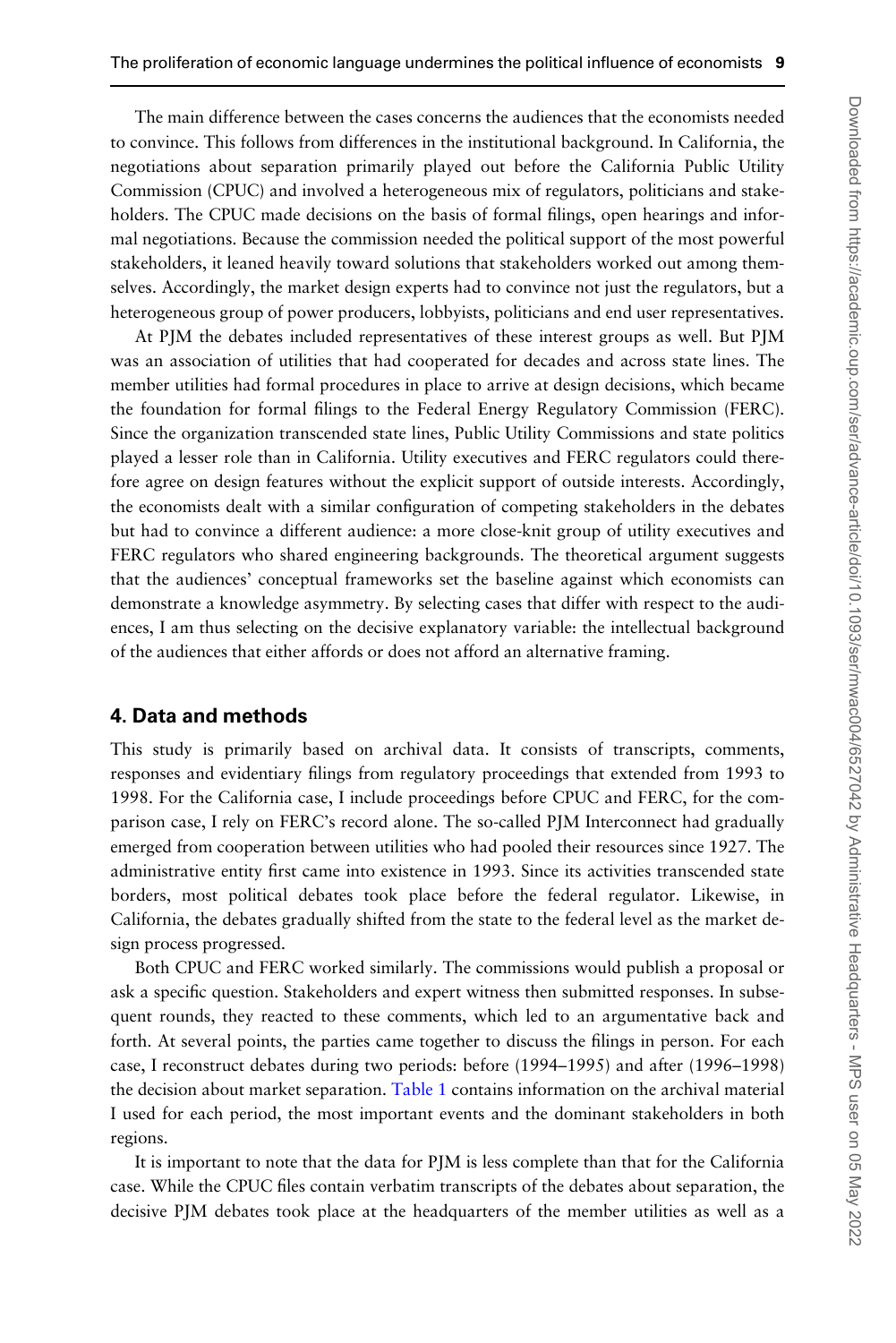<span id="page-9-0"></span>

| Participant                                                                                | Primary archival<br>material                                                              | Timeline                                                                                                                                                                                                                                                                                                                                                                                                                                                                                                                                                                        | Main stakeholders                                                                                                                                                                                                                        |
|--------------------------------------------------------------------------------------------|-------------------------------------------------------------------------------------------|---------------------------------------------------------------------------------------------------------------------------------------------------------------------------------------------------------------------------------------------------------------------------------------------------------------------------------------------------------------------------------------------------------------------------------------------------------------------------------------------------------------------------------------------------------------------------------|------------------------------------------------------------------------------------------------------------------------------------------------------------------------------------------------------------------------------------------|
| Before Separation<br>$(1993 - 1995)$<br>California                                         | 04-31 and 1.94-04-<br>032, CPUC Central<br>Files, San Francisco<br>CPUC Dockets R.94-     | June 1994—Industrial Consumers oppose integration and<br>June 1994—August 1995, four rounds of comments and<br>April 1994-CPUC publishes 'Blue Book' proposal for<br>May 1995—CPUC Commissioners split between two<br>June 1994—December 1994 In-person Hearings and<br>proposals (majority: integrated, minority: separated)<br>reactions by all participants of the proceeding (85).<br>Debates about market separation<br>suggest a separation provision.<br>integrated market system                                                                                        | Power Marketers: for example, Enron,<br>Industrial Consumer Associations: for<br>Producers, for example, Duke, AES, S<br>Utilities: Southern California Edison<br>Mirant, Williams, Merrill<br>example, CLECA, CMA<br>(SCE), PG&E, SDG&E |
| After Separation<br>$(1995 - 1998)$<br>California                                          | <b>CPUC Dockets FERC</b><br>Dockets ER 96-<br>1663, ER 96-19,<br>ER 98-2843,              | memorandum of understanding (MOU), which determines<br>August 1995–February 1996, two rounds of comments<br>August 1995-Coalition of Stakeholders agrees on a<br>and debates about MOU. The separation provision<br>that California will adopt the separation provision.<br>becomes law.                                                                                                                                                                                                                                                                                        |                                                                                                                                                                                                                                          |
| Before Integration<br>After Integration<br>$(1993 - 1995)$<br>$(1996 - 1998)$<br>PM<br>MÍd | FERC Dockets RM-95-<br>FERC Dockets ER96-<br>2516-000; EC96-<br>RM94-7-001<br>$\tilde{c}$ | July/August 1996: Majority files integrated market design<br>August 1996-April 1998: repeated rounds of comments<br>proposal with FERC, PECO files minority proposal with<br>1993 PJM Interconnect becomes an independent entity,<br>and reactions after FERC rejects both initial proposals.<br>1995: GPU and market designers convince other eight<br>1994-1995 Internal Debates about the Creation of<br>administering pooling agreements of ten utilities<br>Electricity Markets. PECO suggests separation<br>utilities to adopt integrated system<br>separation provision. | 10 utilities: for example, PECO, PEPCO,<br>Independent Power Producers<br>Power Marketers:<br>Producers<br>Enron<br>GPU                                                                                                                  |

Downloaded from https://academic.oup.com/ser/advance-article/doi/10.1093/ser/mwac004/6527042 by Administrative Headquarters - MPS user on 05 May 2022 Downloaded from https://academic.oup.com/ser/advance-article/doi/10.1093/ser/mwac004/6527042 by Administrative Headquarters - MPS user on 05 May 2022

Table 1 Archival material and timeline

Table 1 Archival material and timeline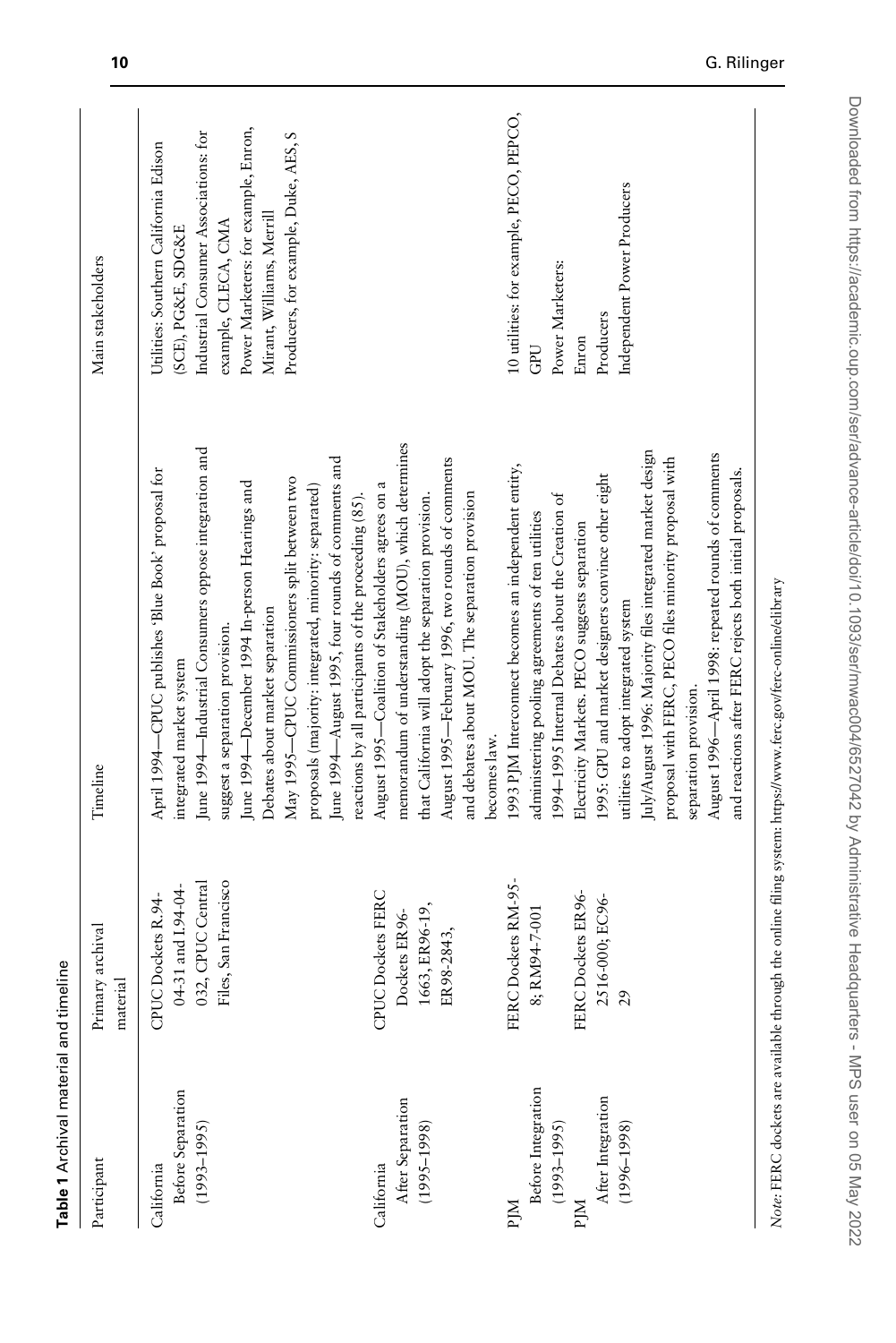'management committee'. These negotiations have not been preserved in the archival record. However, the shifting positions and arguments still entered the FERC dockets. First, during a FERC proceeding on industry restructuring in the USA and then after the majority of the PJM utilities tried to get approval for an integrated design from FERC. In these dockets, the member utilities and other stakeholders articulated their changing arguments and positions about the design of PJM's markets. While the evidence on the process at PJM is thus one step removed from the phenomenon of interest, it still captures the evolution of the debate and market designers' attempts to assume control.

In addition to the archival material, I conducted 30 retrospective interviews with central protagonists of the debates. These are a subset of 76 interviews that were conducted for a larger research project on the Western Energy Crisis. Selection was based on a mixture of snowball and quota sampling. I tried to speak to members from all important stakeholder groups and asked existing contacts for referrals to members of these different groups. Specifically, I interviewed market designers (six) who were present in both proceedings. For the California case, I added stakeholder representatives (nine) and regulators (five) who dealt with the separation issue between 1993 and 1999. For PJM, I interviewed central protagonists who were present when the majority of utilities decided to accept the authority of the market designers, that is, the utility executives (eight) and engineers (two). The interviews lasted, on average, between 60 and 90 min and were conducted over the phone, or in person when feasible.

The study is a comparative, qualitative case study ([Yin, 2017](#page-24-0)). As outlined in the last section, I selected two cases that are 'most similar', except with respect to outcome (influence) and main variable (audience composition). I developed the theoretical argument about discursive multivocality during the analysis of the California case. I then used the second case for strategic comparisons and examined whether the theory could account for the different outcome at PJM. I triangulated the archival material with the in-depth interviews but used the interviews only to contextualize and elaborate on the archival material. This minimized the danger of recollection bias and retrospective rationalization.

The data analysis followed a grounded theory approach ([Charmaz, 2014](#page-22-0)) that moves iteratively between data and analytical categories. Unlike the classic statements by Glaser and Strauss suggested, contemporary versions of grounded theory are not purely inductive. Theoretical knowledge—that already informs the research design—guides the analysis of data in a circular process that moves between inductive, deductive and abductive moments. The goal is to let the data disconfirm theoretical expectations while simultaneously creating new ones. Moving iteratively from codes and memos to categories and theory, the backand-forth leads to progressively more abstract theoretical insights. Early on, my theoretical focus on the rhetorical use of economic knowledge revealed that the parties' arguments were driven by different imaginations of electricity markets. Since such markets did not exist yet, people used various different analogies to imagine and reason about them. To establish this conceptual ambiguity, I coded for the competing imaginations, focusing on metaphors, underlying assumptions, themes. In a second read through, I tried to understand the impact of this ambiguity on the debates. Here, I focused on the rhetorical and performative dimension of the debates and followed the guidelines for 'dramaturgical coding' [\(Saldana, 2015](#page-24-0), p. 123). Similar to other forms of discourse analysis, this coding strategy aims to recover the performative logic of interactions. It identifies rhetorical moves and relates them to audiences' reaction. This allowed me to identify the two strategies that designers used to deal with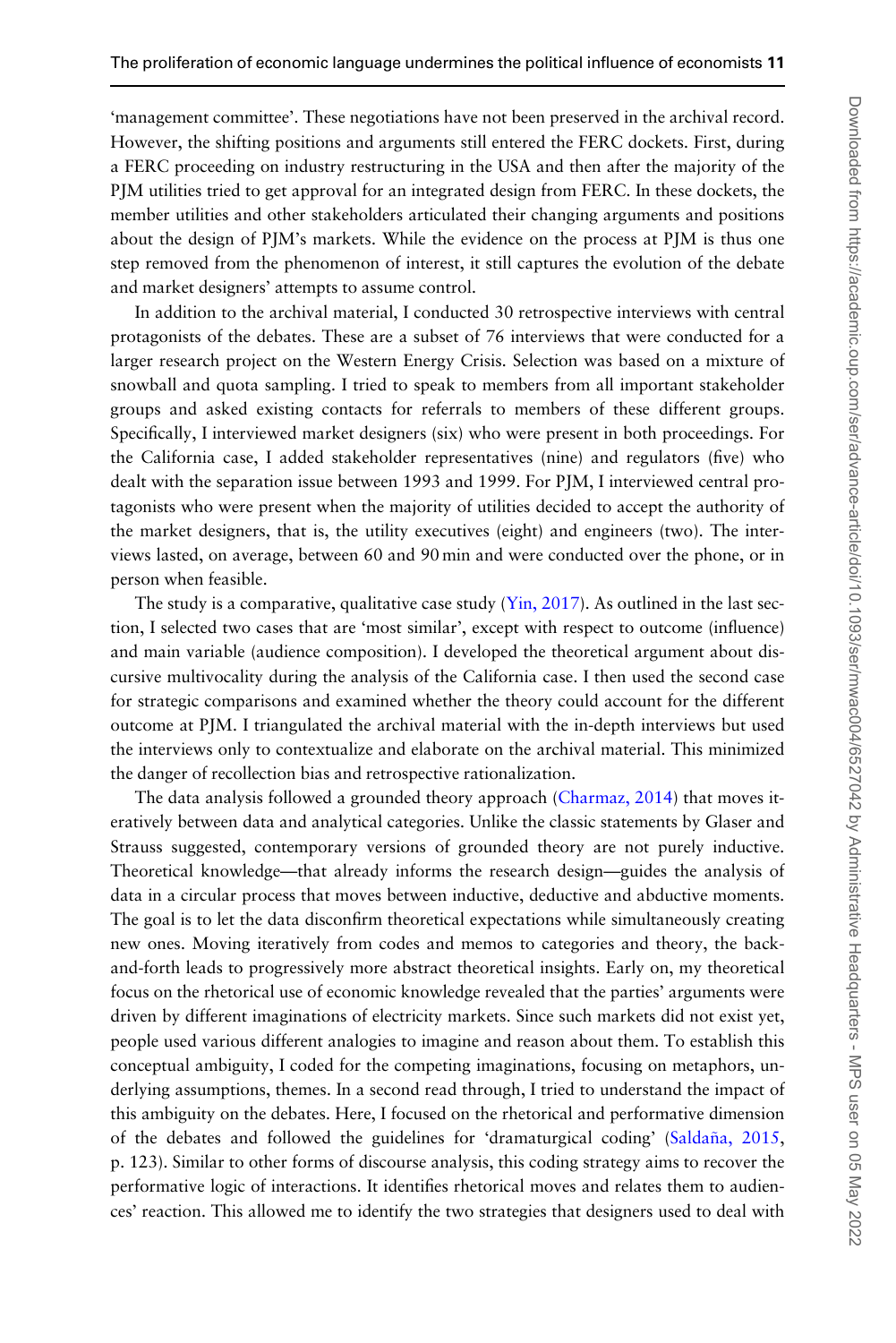the different styles of reasoning: attacking discursive multivocality head-on, and sidestepping it by shifting to a different framing.

# 5. Analysis

The analysis proceeds in three steps. The first two steps seek to establish that the debates at PJM and in California were characterized by discursive multivocality. I show there were three disparate ways to reason about electricity markets (a). Then, I demonstrate that this ambiguity gave rise to discursive multivocality. The audiences did not recognize the objective ambiguity as the different groups disputed each other on the level of empirical claims (b). Finally, I show that this undermined economists' rhetorical strategies to establish jurisdiction in California and how the designers at PJM established their authority by moving to a different, univocal framing (c).

#### 5.1 Three ways to think about electricity markets

Three distinct ways to reason about markets animated the political debates in California and at PJM. The economic experts—the market designers—relied on the first understanding. Their audiences and competing stakeholders were divided between the other two interpretations. The influence of economic language was thus pervasive in both settings and across professions, but it created a debate whose terms were ambiguous.

Market designers envisioned markets as *algorithms*. Their approach to electricity markets originated in the engineering departments at MIT and Harvard. It blended economics with control system engineering, computer science and system operations research [\(Mirowski, 2016](#page-23-0); [Breslau, 2020\)](#page-22-0). To these designers, electricity markets are deterministic algorithms that solve optimization problems under constraints. In the case of electricity markets, the optimization problem is to find the cheapest combination of generators to meet demand at all locations, while obeying all transmission constraints. To solve this problem, the market must operate like a search algorithm ('a linear program') that iterates through a variety of constellations until it finds the globally optimal combination for a given time horizon ('the objective function').

From this perspective, competition is simply a situation where a set of incentives creates a particular type of informational input to the algorithm. It does not matter what institutional arrangement produces this input. The implementation of the algorithm and its abstract logic are distinct. The measure of markets' efficiency, further, is their ability to find the globally optimal solution to the complex optimization problem. How this solution relates, for instance, to individual preferences is secondary. Thus, design documents for one of California's new market organizations, the Power Exchange, frequently referred to the intended market process in terms like this: 'The Power Exchange will develop the preferred schedules using the submitted energy and load bids and a mathematical algorithm to optimize the schedule over the 24-hour evaluation period, and reflecting the operational characteristics of the generators'. The market collects 'bids', that is, informational input, and then 'processes' them to 'optimize' the result. In this vision, the market is not associated with a particular form of organization or social process. A market is simply a formal algorithm that processes information in a particular way.

Those with the algorithmic view could see that market separation was a bad idea. To them, the market was a tool to prepare the optimal dispatch of generation. This requires the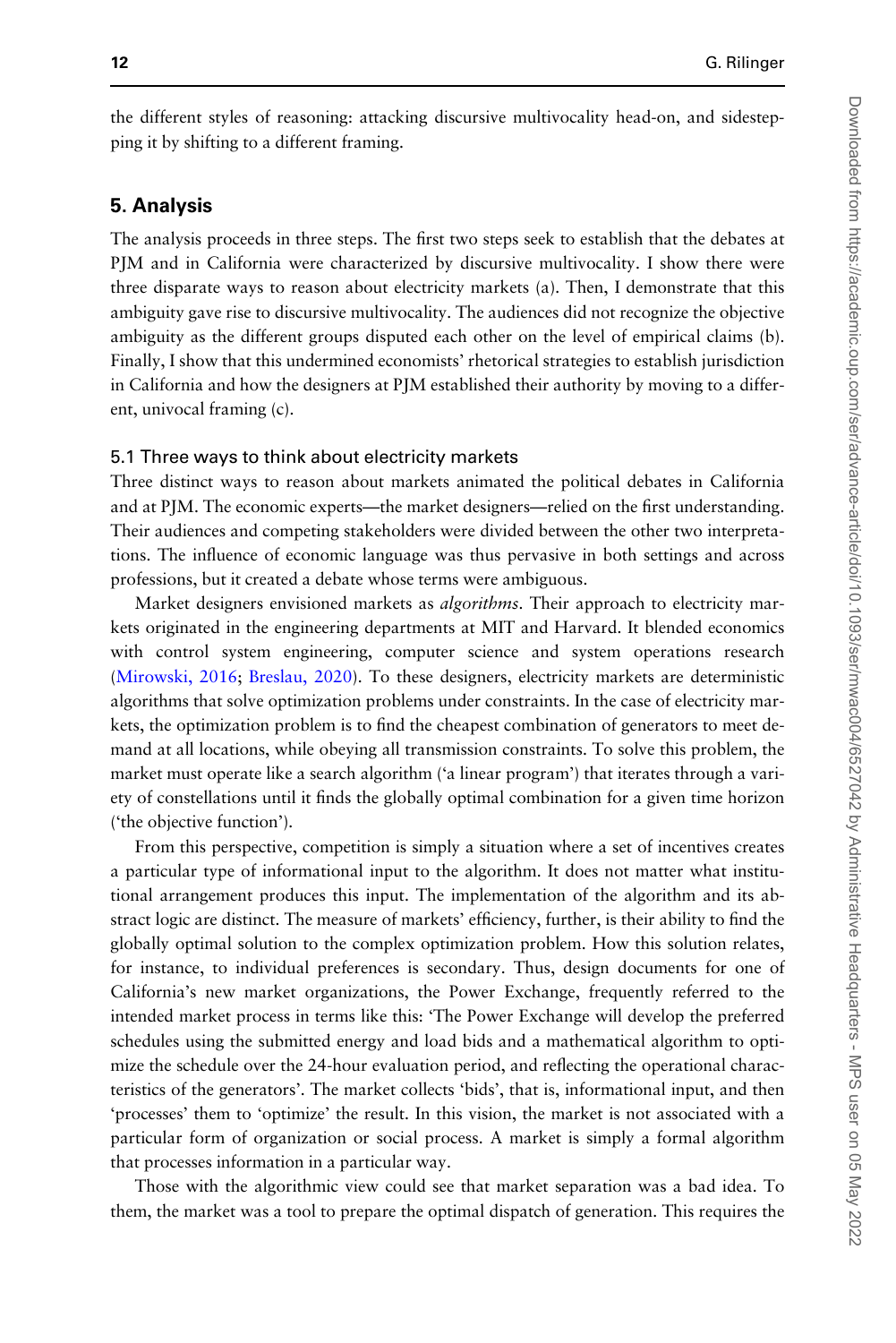best way to use the transmission system, which can only be calculated by the system operator. Accordingly, market transactions about production and consumption must be closely coordinated by the system operator. Market separation is therefore dangerous and ultimately impossible.

The second style of reasoning was in considerable tension with the designer's idiosyncratic approach. It was particularly popular with competing stakeholders who had little expertise about electricity systems—mainly power marketers, but also consultants—and some of the audiences—CPUC regulators, consumer representatives and independent power producers. The style was ideological and matches standard accounts of 'neoliberalism'. Markets here appear as perfect, evolutionary systems. Jeff Skilling, the CEO of the power marketer Enron, defended the evolutionary point of view whenever he had the opportunity. He stated, for example, that 'only the relentless, unyielding pressure of competitive markets creates the impetus for massive, broad-based and continuous innovation and initiative to reduce costs and improve service quality to customers'. The president of the CPUC, Dan Fessler, also adopted this generic view when he proclaimed: 'the competitive model to me means that electricity is a commodity to be traded in an open, transparent market. And competition ultimately means that customers will have the benefit of choice'.

This understanding corresponds to a style of thought that dogmatically applies the same logic to arbitrary allocation problems, regardless of what the underlying industry might look like. In this vision of the self-regulating market, competition is understood in terms of a generic social logic. Sellers compete to sell their commodity to buyers. Largely disembodied, rational buyers examine different offers and choose the cheapest one. This decentralized process of competition creates constant pressure to innovate and reduce costs. This weeds out inefficiencies and leads to the best possible industry organization. Efficiency is understood, blurrily, as the cheapest way to produce and sell a commodity. The following quote from a power marketer at PJM encapsulates this idea: '[decentralized competition] abolishes ineffective, centralized planning and new generation, and replaces it with an open market structure that will lead to greater efficiencies'.

Though the precise trajectory of the markets' evolution is unpredictable, it is always guided by the invisible hand that ensures equilibria between supply and demand. Since we cannot know how the market will achieve this marvelous result, any attempt to 'regulate' the perfect engine of progress is doomed to failure and merely distorts the market. Things work best when market participants have complete freedom to negotiate deals on a decentral level.

This perspective suggests that market separation is necessary and important. Since it defines markets *as* decentralized competition, it is inconceivable to structure market activities in a centralized organization. This would not be a 'real' market and it would stifle the kind of decentralized innovation that drives efficiency. Since it has a generic view of markets, this perspective also does not recognize the technical connection between production and transmission of electricity. Just like sale and delivery of pig bellies can be sorted out separately, the production and delivery of electricity can be too. As a power marketer put it: 'the physical system continues to operate in whatever manner is necessary [...] at the end of the contract term, the physical people tell the contract people what actually happened and imbalances are charged and flowed to the costumer'.

Apart from this evolutionary understanding, there was a third interpretation of dominant economic concepts. Here, the market appeared not as an algorithm or evolutionary process,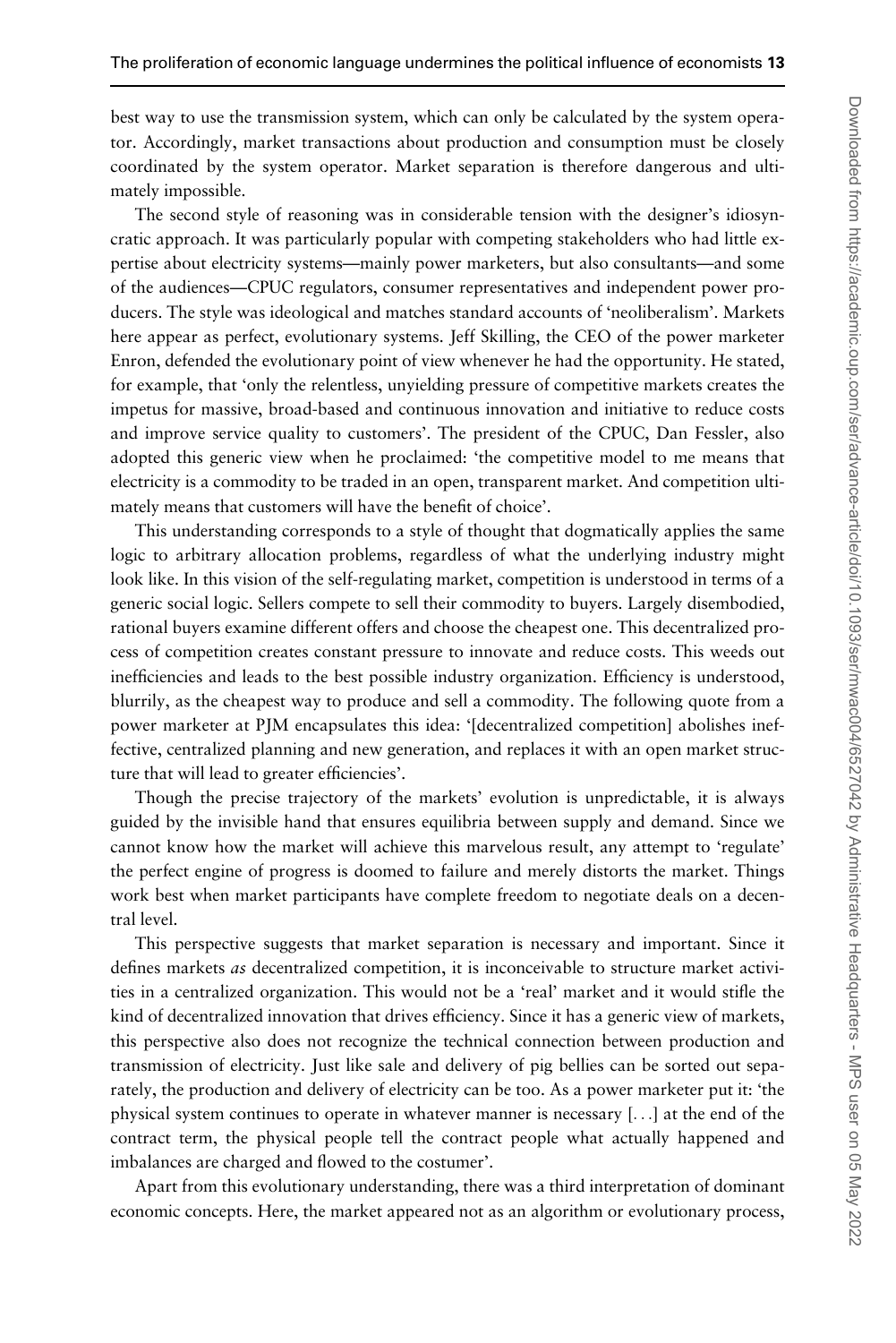but as a static *place*. It characterized the position of several utilities and large industrial customers—crucial audiences for the market designers. This understanding drew from Industrial Economics, empirical studies of the electricity industry, and the deregulation of other network industries, particularly natural gas.

Markets are places where buyers and sellers come together to strike deals with each other. Generators have specific locations in space; transmission lines connect them to consumers. Striking a deal depends on the ability to meet, make a contract and then move energy from generator to customer. This understanding comes through in statements like these: 'How do we attract more generation in strategic locations in the marketplace?' or 'People in a marketplace will price congestion. They will price higher across constrained paths than across un-constrained paths'. In these quotes, buyers and sellers meet in a place and need to deal with physical problems of transporting energy. Transmission lines can be 'congested' and prevent the transport of energy.

A central organizing concept of this understanding was the 'contract path'. The idea suggests that it is possible to draw a path from a generator to a consumer and then transport the energy along that path. Since real energy flows mix and interact, it is not actually possible to draw such a path. But in the past, FERC and utilities had used the idea as a 'convenient fiction' to price the cost of transmission. Accordingly, the idea was lodged into the legal dogma of FERC's regulatory approach and powerfully influenced audiences' reasoning. Though it was a fiction, it suggested that electricity markets could be understood like any other market with 'network externalities'.

Like the evolutionary style of reasoning, this understanding of markets emphasizes decentralized negotiations between individuals. Competition is a situation where buyers and sellers negotiate contracts. But unlike the evolutionary model, the market is not in a process of constant transformation, and it is not disembodied. Rather, the market is a relatively static place where the same products are traded over and over again. The main problem is distortions to the negotiations between parties. Such distortions occur when some sellers can exclude others from competition by, for example, blocking parts of the transmission system. An efficient system is one where the obstacles to trade are minimal.

From this perspective, market separation was not a decisive necessity, but also not impossible. Proponents of this view recognized that markets have to be aligned with the work at the ISO. But the contract path suggested that bilateral contract could specify how electricity would move through the system approximately. Accordingly, there would be only minor mismatches between contracts and grid management. These could be easily corrected by the ISO. Accordingly, there seemed to be no particular need to integrate the markets closely with the operation of the grid.

In sum, there were at least three different ways in which the market design experts, their audiences, and competing stakeholders understood central concepts such as competition, markets and efficiency. The conceptual foundations of the debate were thus ambiguous, and each framework led to different intuitions about the feasibility of market separation. [Table 2](#page-9-0) summarizes these three basic frameworks.

# 5.2 Discursive multivocality

I will now show that the objective ambiguity combined with subjective certainty, thus leading to discursive multivocality. Economists, their audiences and the competing stakeholders made arguments that presupposed different frameworks (objective ambiguity), but did not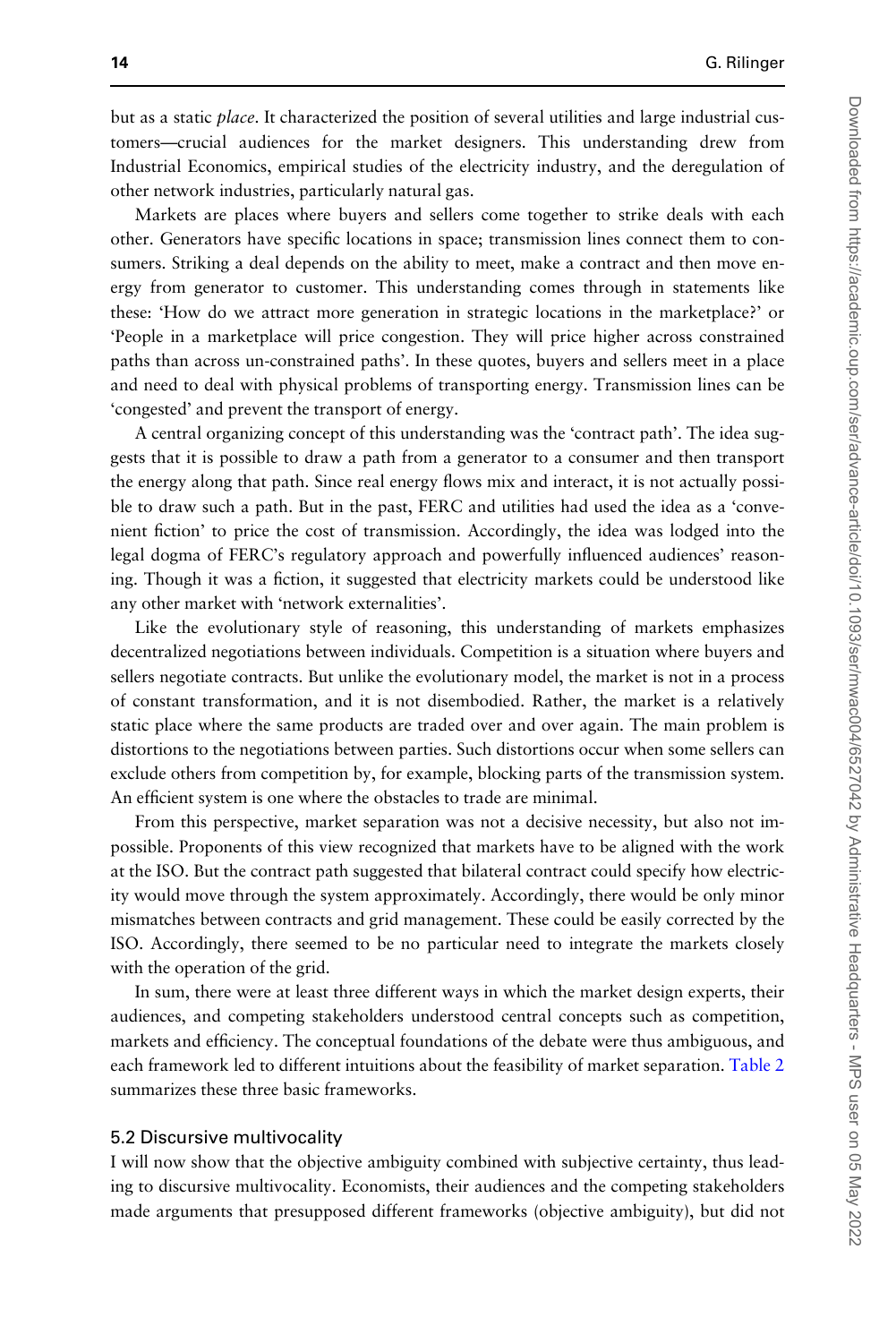|                                                                      | - האינטרייני היינטרייני ביוני היינטרייני בארצוני היינטריני ביונטריני היינטריני בארצוני היינטריני ביונטריני היינ<br>האינטרייני היינטרייני היינטריני היינטריני היינטריני היינטריני היינטריני היינטריני היינטריני היינטריני היינטרי |                                                                                                                                                                           |                                                                                           |                                                   |                                                 |
|----------------------------------------------------------------------|----------------------------------------------------------------------------------------------------------------------------------------------------------------------------------------------------------------------------------|---------------------------------------------------------------------------------------------------------------------------------------------------------------------------|-------------------------------------------------------------------------------------------|---------------------------------------------------|-------------------------------------------------|
| (primary users<br>Stakeholders<br>bold)                              | Market                                                                                                                                                                                                                           | Competition                                                                                                                                                               | Efficiency                                                                                | Is regulation<br>required?                        | Separation?                                     |
| Academic Market<br>Designers                                         | Deterministic algorithm                                                                                                                                                                                                          | A situation when incentives are<br>informational inputs to the<br>set to create correct<br>algorithm                                                                      | optimal solution to<br>allocation problem<br>Ability to find globally                     | Yes, centralized<br>control is<br>crucial         | impossible and<br>No, physically<br>inefficient |
| Power Marketers,<br>Consultants,<br>Generating<br>Politicians,<br>ි. | evolutionary process<br>Decentralized                                                                                                                                                                                            | produces constant innovation<br>A struggle for survival that                                                                                                              | Low prices and low cost at a<br>maximum of innovation                                     | regulates itself<br>perfect and<br>No, market is  | Yes                                             |
| Co., Industrial<br>Generating<br>Users<br>Utilities,                 | Static place, where buyers<br>together to trade real,<br>physical commodities<br>and sellers come                                                                                                                                | between buyers and sellers<br>each other physically via a<br>who must be able to reach<br>decentralized negotiations<br>Relatively stable structure of<br>'contract path' | failures that go back to<br>When there are no market<br>physical or economic<br>obstacles | market failure<br>must resolve<br>Yes, regulation | regulatory<br>Yes, but with<br>oversight        |
|                                                                      |                                                                                                                                                                                                                                  |                                                                                                                                                                           |                                                                                           |                                                   |                                                 |

Table 2 Background understanding of economic concepts PJM/California Table 2 Background understanding of economic concepts PJM/California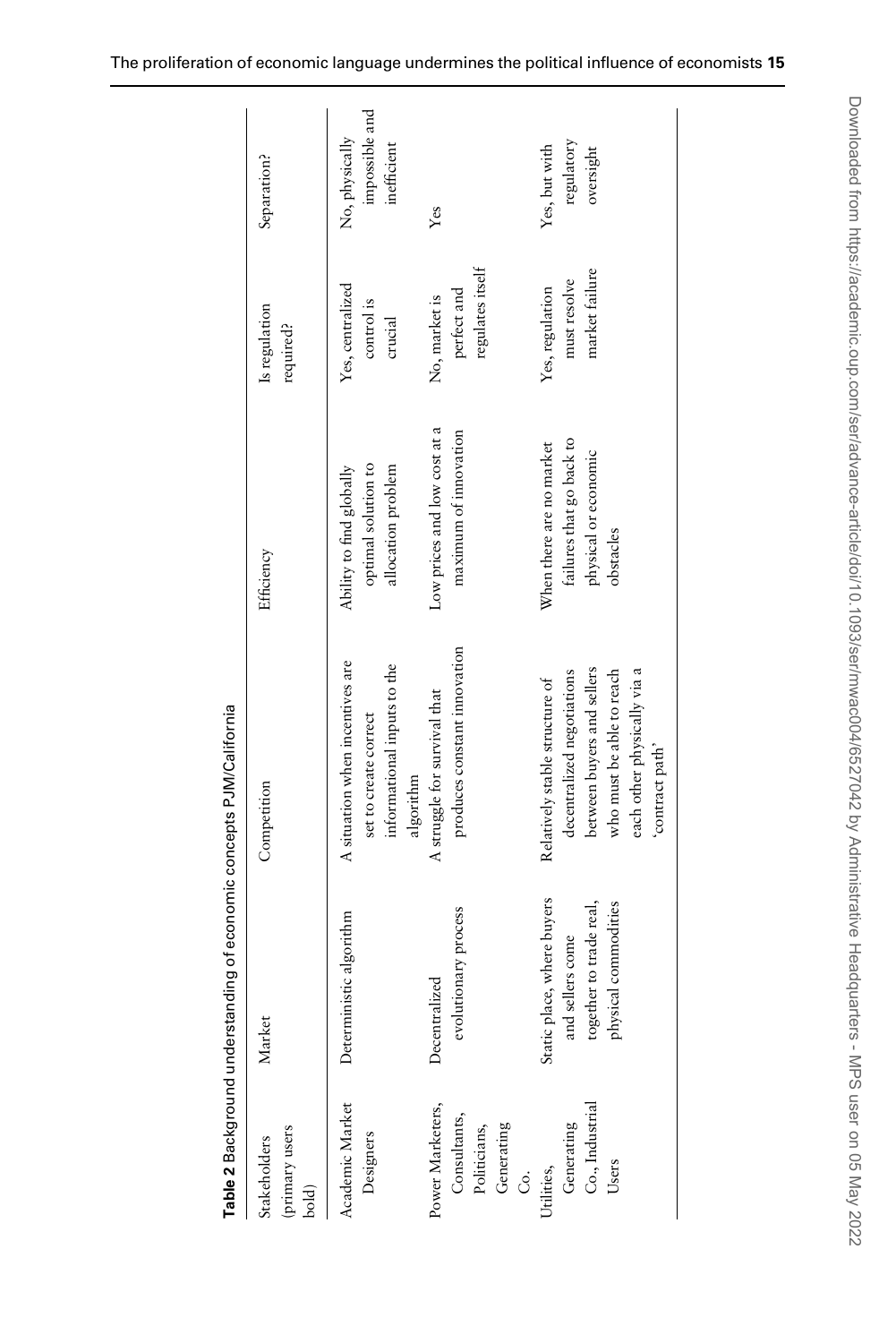address these conceptual disagreements. Instead, they treated the debate as if they agreed on the framework and merely disagreed about matters of fact (subjective certainty). Since this is a subtle problem, I will illustrate the issue with one extended example from the debates in California.

In 1994, the CPUC published a proposal for an integrated system. This so-called 'PoolCo' proposal imagined that the system operator would run the markets as a centralized auction. The competing 'direct access' proposal demanded that decentralized markets for bilateral contracts would be separated from the system operator. In its comments, Enron made the following argument against PoolCo:

Whether or not the Commission centralized the scheduling and operation processes for the sake of reliability, it should not centralize the market clearing mechanism [...] Centralized control over the physical market would substantially reduce the economic advantages associated with the proposed industry restructuring. A market-based approach to the electric market benefits consumers through the combined effect of two forces: 1. Choice of service and 2. Choice of supplier. [...] A centrally controlled market offers the hope of multiple suppliers but not the choice among services which enables consumers to get the full benefit of an efficient market. In a centrally controlled market, the government, the grid owner(s) or some other organization will decide what types of physical delivery services the market needs [...] A simple analogy will reveal the fundamental problem: if the housing market were centrally controlled, a central board or regulatory agency would decide what choices were available.

This argument *presupposes* the evolutionary understanding of markets. The comparison with the housing market shows that they viewed electricity as a generic commodity. The argument also assumes that 'real' markets are decentralized negotiations between buyers and sellers—this informs the rhetorical thrust of the comparison in the last sentence. The phrase 'whether or not' in the first sentence also suggests that Enron views it as a matter of political preference if the 'market clearing mechanism' can be separated from grid management 'operation processes'. In other words, the argument depends on the evolutionary point of view. However, these assumptions are not justified and discussed. Instead, the thrust of the argument is about an empirical matter: whether a centralized market would give customers the choice between different services.

A representative for one of California's three big utilities, Southern California Edison, responded like this:

This concern [about the choice of services] has no applicability with regard to Poolco. Poolco, like the English Pool, would provide market participants with complete freedom either to (1) purchase from the pool at spot market prices or (2) enter into bilateral trades with any party that provides for any prices, quality, or characteristics of service that the parties so choose. [...] If marketers can add real value by developing contracts that offer consumers guaranteed prices for interrupted service or virtually any other tailored service [...] they are free to do so. Once a pool is in place that allows buyers and sellers to have an assured source of efficiently produced power, the market can decide which financial instruments are valuable. [...] The first priority should be to establish an efficient market for the actual purchase and sale of power, not to facilitate the creation of hedging instruments.

Rather than contesting Enron's premises, Edison responds on empirical grounds and suggests that the pool is compatible with a variety of different services that consumers are free to choose: 'Poolco [...] would provide market participants with complete freedom...'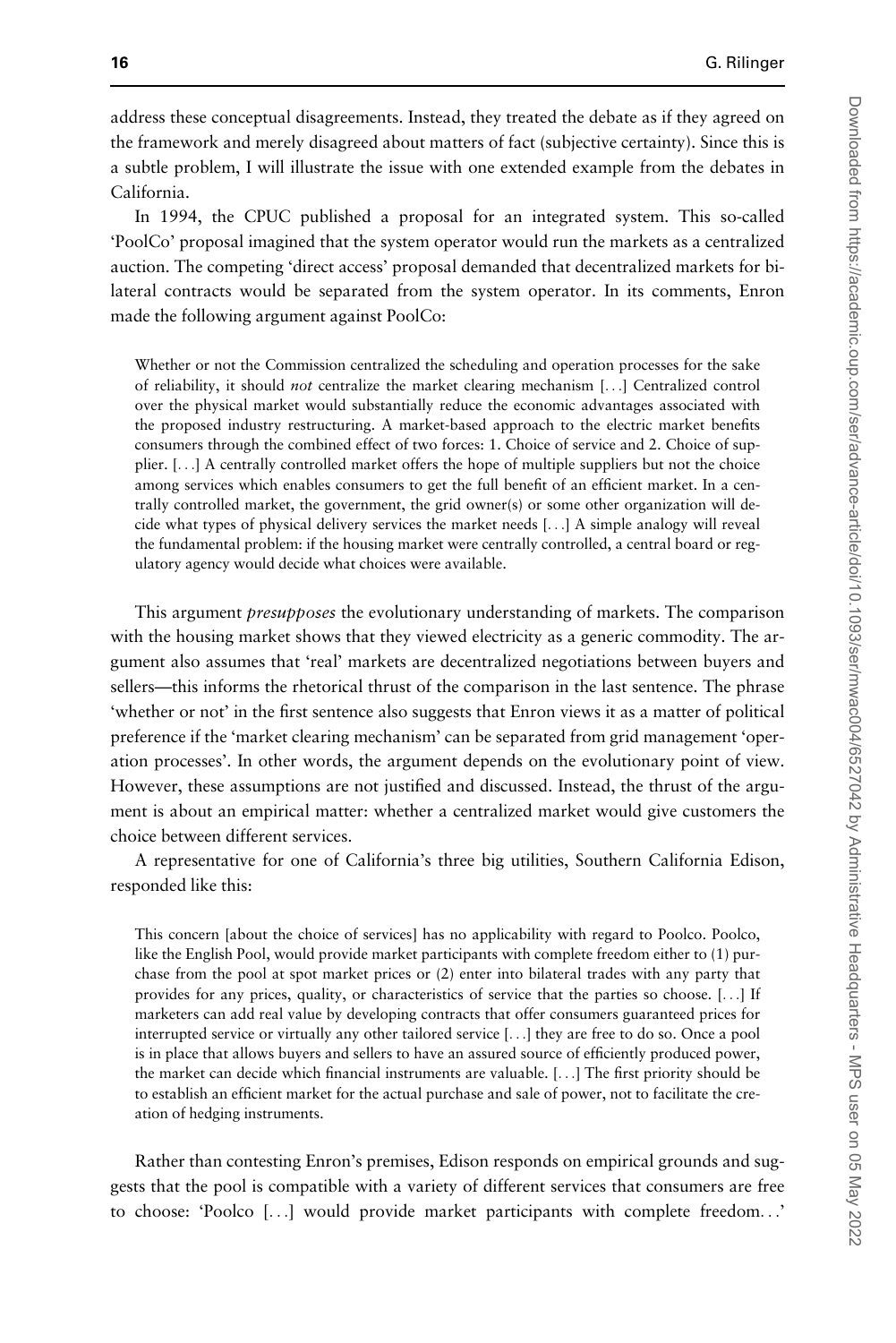Implicitly, however, the argument presupposes the *algorithmic* idea of markets and is incompatible with Enron's evolutionary view. Edison simply states that 'a pool [...] allows buyers and sellers to have an assured source of efficiently produced power'. This presupposes that centralized organization is an asset rather than a problem—because it best executes the search for the optimal dispatch of production and consumption.

The argument only works if you *assume* that the market is an algorithm. From the evolutionary point of view centralization is the problem—because it blocks innovation and free competition which are by definition decentral. In other words, the arguments are ultimately incongruent. They hinge on different conceptual ideas about what an 'efficient market' actually is (objective ambiguity). Rather than recognizing and discussing this ambiguity, the parties act as if their argument resides on the level of empirical facts, presuming that their respective framings integrate the debate (subjective certainty).

This discursive multivocality became even more pronounced when large industrial customers entered the debate and tried to argue for a compromise. They state that it might not be necessary to decide the issue in the first place. Rather than mandating the creation of a centralized market, the politicians might simply leave it to the market to decide the issue. If it is necessary, the market will give rise to and sustain a centralized entity. They argue that 'the experience to date in the restructuring of the natural gas industry, in particular the development of regional market hubs performing pool-like functions, supports the conclusion that the marketplace can be counted upon to look after its own clearinghouse needs'. Again, the argument makes an empirical point: the natural gas markets produced hubs, so, electricity markets will too. But this argument presupposes that electricity markets are like other network industries. This, in turn, requires the assumption that power flows follow 'contract paths' closely enough to resemble natural gas flows and that the production and transmission *can* therefore be separated on the level of contractual negotiations. From the algorithmic view, the natural gas industry is not comparable to electricity systems. From the evolutionary point of view, there is no reason to *allow* the creation of centralized hubs. Accordingly, the argument is inconsistent with the positions it reacts to. Yet it ignores this conceptual incompatibility and makes an empirical point (hubs will emerge here as they have elsewhere).

In sum, the three arguments about the desirability of an integrated market rely on three different ways to imagine electricity markets. It was objectively ambiguous what the ideal electricity market was supposed to be and how it would work. But the competing stakeholders and decision-makers simply presupposed their own respective view and argued about matters of fact. The pervasive influence of economic language thus had the effect that the debate suffered from discursive multivocality. Though space prohibits further illustrations, this problem was pervasive. The question is now how this unrecognized ambiguity affected market designer's attempts to take over the separation decision.

## 5.3 Claiming and losing jurisdiction

Almost as soon as the first stakeholders suggested that market separation might be a good idea, academic market designers entered the proceedings and contested this proposal. Specifically, they pleaded with regulators and the decisive stakeholders that spot-markets *must* be integrated into the system operator and that this was not up for political debate. To wrest jurisdiction away from the political discourse, they relied on a variety of rhetorical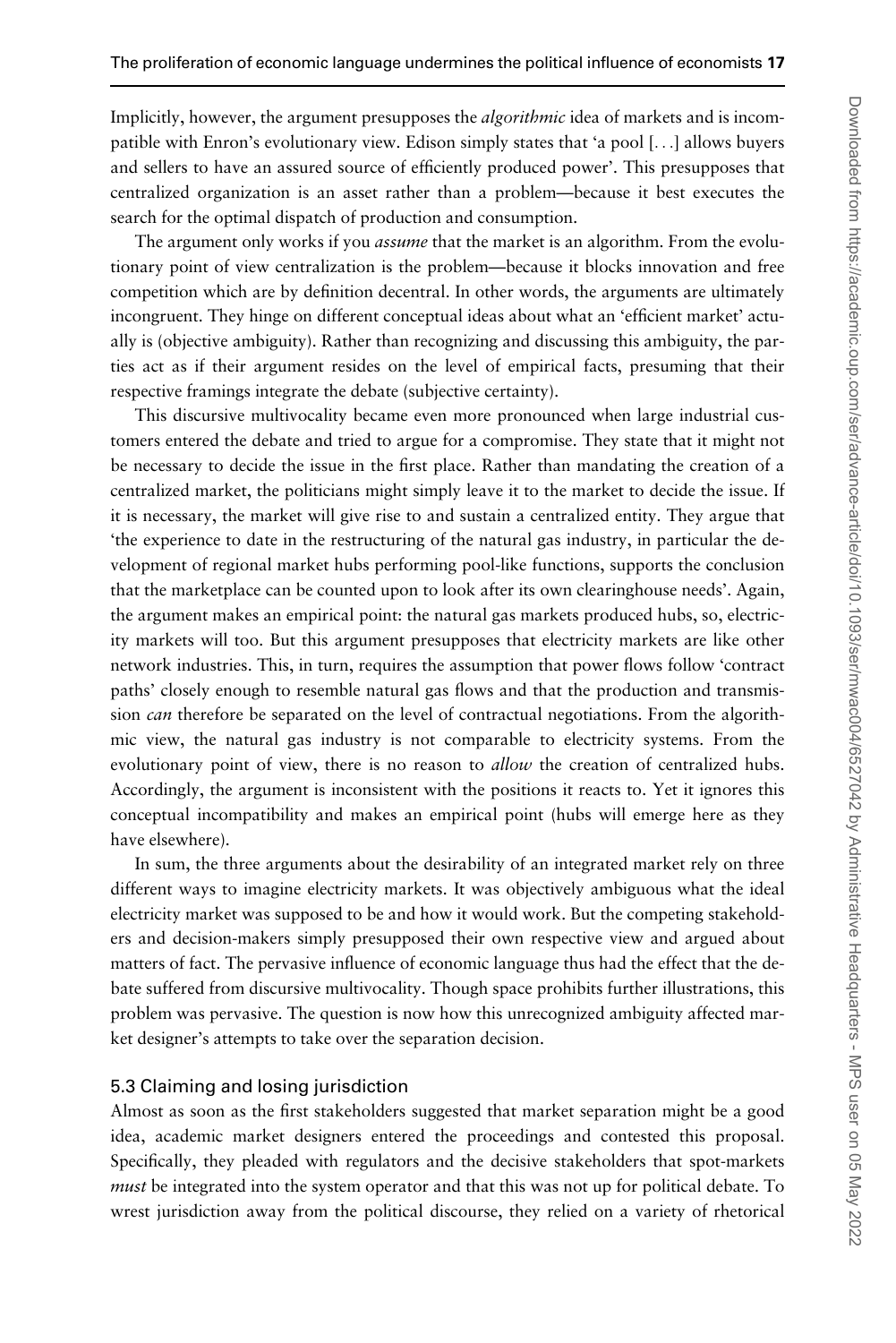strategies that aimed to enforce the algorithmic understanding of markets and then demonstrate their superior understanding.

One way in which they did this was to make ambiguity visible. By challenging how their audiences reasoned about electricity markets, they tried to establish themselves as the authority to decide which framing was correct. For example, during a CPUC debate in 1994, William Hogan begins by pointing out that, 'in this new era we're going to have the delight in working on a problem where [...] most things that everyone knows to be true, aren't. And because of that change in the world, we're going to have to rethink many of the elements of the operation of the market'. Among these elements, he argues, is the idea that it is possible to separate the transmission of energy from the generation of energy and thus separate markets and grid management: 'The distinction between short-run generation and transmission is false. They are actually parts of the same function. And separating the pricing is probably going to be as unnecessary as it would be difficult'.

The quotes show an attempt to unsettle the certainty that participants experience about the meaning of central economic concepts. After claiming that 'most things that everyone knows' are false, he argues that the proceedings are confused: 'You're getting a lot of submissions from people who are suggesting ways to think about these problems and what the criteria ought to be'. This cacophony of different voices, he suggests, puts the burden on the CPUC to establish how the basic principles of restructured electricity markets should be understood. In the next statement, he then argues that the CPUC might turn to the market designers for guidance: 'A good next step, there's a group in California, the Power Group at the University of California that published a nice document that went through your proposal and tried to distill principles under the headings of economic efficiency, equity, technical efficiency of transmission and distribution, [...]'.

However, this move failed to prompt deference. The next presenter simply ignored his appeal to define a common standard. He opposed Hogan's call for an integrated system by claiming that

what is fundamental to understand about markets is they're not something you can plan [...] Nobody has any idea how to price transmission. There are economic theories of how to price transmission. Professor Hogan, for instance, has an extremely-articulated one. There are other, alternative economic theories, which also make a great deal of sense. What I urge the commission to do is to understand that it has to allow experimentation [...]

This argument does not seek to justify the speaker's conceptual starting point. Instead, it presupposes the evolutionary view of markets—the only entity that can possibly know what is best, is the market. Not only does this argument reject Hogan's appeal for a search of common conceptual ground ('no one knows'), the rejection presupposes that *only* markets can know and are therefore the only way to solve the problem. In other words, the evolutionary view here renders Hogan's argument implausible, rather than triggering a selfreflexive examination of the evolutionary view. Because the panelist already thought he knew how markets worked, he rejected any attempt to assert the algorithmic view from his evolutionary perspective. In this multivocal environment, the experts simply lacked an Archimedean point from which they could develop leverage to assert their framing. And indeed, this was generally the case. After Hogan and his commentators go on for too long, the CPUC president ironically ended the discussion with the statement that: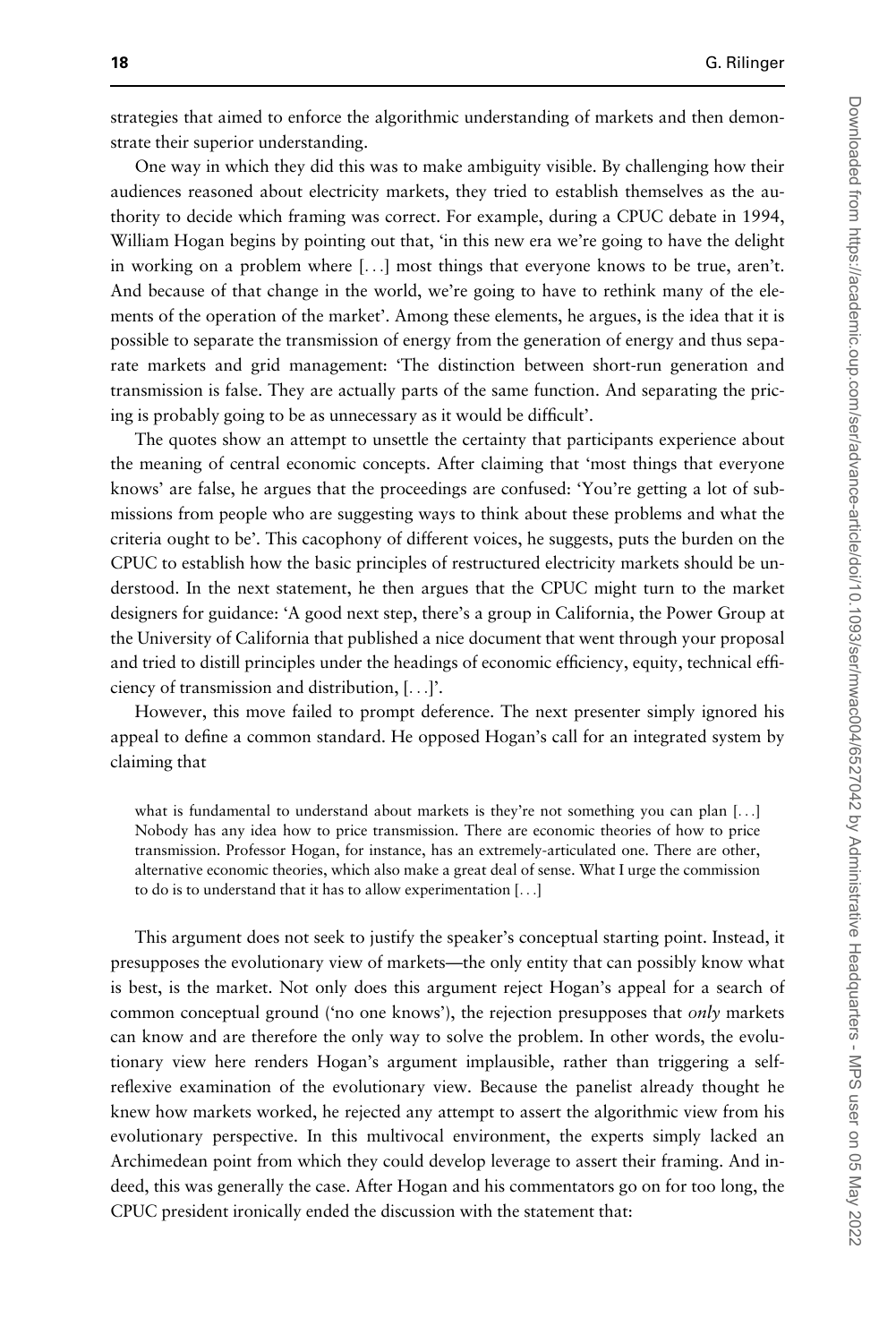We have a problem in that it should be anticipated that in dealing with any group of distinguished citizens who are also called experts that it would be possible for them to take anything less than the 21 [minutes] of the allotted time for the entire period, and perhaps by precluding questions in this manner, one maintains one's posture as an expert.

He makes a joke here, but the statement is nonetheless revealing. He sees the market designers as citizens who pose as experts. Since the experts could not appeal to a common baseline of understanding, the attempt to establish their authority over the separation question fell flat.

There are many other instances when market designers tried to establish their superior reasoning and claiming the right to define the correct meaning of electricity markets. For example, researchers at UC Berkeley submitted and later published an article in which they refute 'folk theorems' about the electricity industry. The document denigrates alternative conceptualizations as unscientific and 'naïve'. Similarly, at FERC, market designers complained at one point that they were facing a 'looking glass world', denounced the members of utilities as 'out of their mind', and published scornful articles in the trade press. Each of these moves is followed by dense arguments that were explicated in highly technical language. The designers thus attempted to weaken audiences' confidence in their style of reasoning and then illustrate how things were 'really' done to prove the knowledge asymmetry.

But in each case, the participants simply ignored these rhetorical strategies and continued to rely on their own style of reasoning. Several of my interviewees remember disregarding the economists' advice. Experiences with 'bilateral contracting in the West' or 'how business is done' had been considered better bases on which to decide the question than academic analysis. They said that the 'economists did not know [what would be best] either' . Despite substantial rhetorical esprit, the attempts to undermine the 'folk theorems' fell flat. In a world where everybody seemed to know how to use economic reasoning, the market designers appeared as just one group with strange opinions. In the end, the issue was therefore settled not on the basis of economic expertise, but on the level of interest politics: a coalition of industrial users, a utility, and independent power producers produced a 'Memorandum of Understanding' that the CPUC adopted more or less wholesale. It represented a political compromise and violated core principles of market design.

To see how experts can overcome the problem of discursive multivocality, it helps to draw out the differences to the situation in PJM. Between 1993 and 1996, executives of the 10 utilities negotiated about the architecture of the new markets. One of the utilities, PECO, first suggested the separation as a way to overcome the impasse between two design proposals. These two alternatives were formally similar to the ones in California. PECO, in consultation with power marketers like Enron, proposed a decentralized market design with bilateral contracts. The utility GPU advocated for a centralized model. The other utilities were undecided. Given the divide between the utilities, the political negotiations were heated. 'There was a lot of politicking and the big politicking was between PECO on one side and PEPCO and GPU on the other side. [...] It came down to a continuous debate with the GPU group. [But over time] GPU/PEPCO began to win adherence'.

The decisive moment occurred after GPU had invited William Hogan and his colleagues to demonstrate their market design proposal to the management committee. At first, the executives did not buy the concept. Just as in California, most executives relied on either the ideological view of markets as evolutionary systems or on the view of markets as static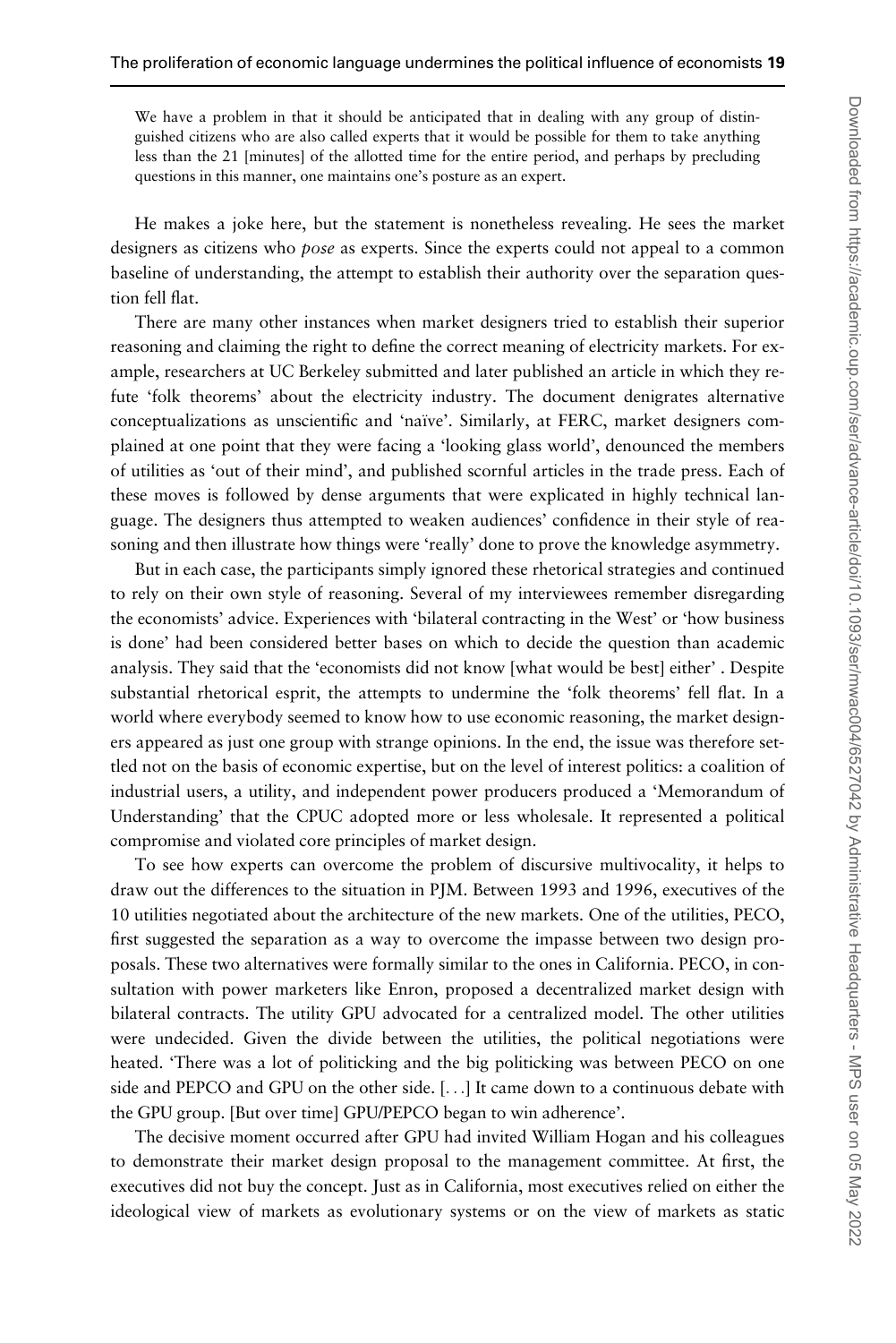places. From these vantage points, the Harvard proposal appeared highly idiosyncratic. It advocated for an integrated design whose centerpiece was so-called Locational Marginal Prices. The approach relied on a centralized pool to integrate the pricing of generation with its transmission across the grid. The designers emphasized not only the need for centralized control but also the importance of complicated algorithms to estimate thousands of prices for every node in the system. Each location in the network could have a distinct price that reflected the marginal cost of changes to the dispatch structure that would result from changes at these locations. These prices would not be the consequence of negotiations, but would be centrally computed at the same time as the ideal dispatch was calculated from market bids. To adherents of the evolutionary or place-based understanding of markets this proposal seemed 'unnecessarily complex', 'bloated' and 'constraining', and even had a whiff of 'centralized planning', as some submissions stated. As in California, the situation was precarious for the experts. '[I] explained how that would work', one designer remembers, 'and their response was: "You are crazy". They were telling me: "It won't work what you are proposing, it just won't work"'.

Confronted with insistent opposition, they gave up on attempts to unsettle the use of economic language. Instead, they switched to an entirely different framing. The executives at PJM had a very homogenous background because the leadership 'tended to be people who came up through the engineering ranks'. The executives were familiar with the technical operation of utilities and knew the engineering problems that animate grid management. In addition, they had collaborated together for years and thus developed a similar baseline understanding of 'how things were done', as one executive put it.

The market designers therefore pivoted and began to advocate for their model in terms of a familiar engineering problem. They argued that the Locational Marginal Prices (LMP) model could be used to generate prices that would be consistent with the flow of energy across the grid, because the model was equivalent to the dispatch principles the engineers were already using. To demonstrate the validity of this claim, the designers created a 'toy model' that explained how the centralized structure related to the underlying characteristics of energy flows on the transmission network. Based on a highly simplified network with just a few nodes, the model demonstrated how the price at each node would represent the marginal cost of changes to energy flows. By optimizing this distribution, the market mechanism would find the combination of power flows that used the existing transmission capacity opti-mally. [Figure 2](#page-20-0) reproduces an illustration of the toy model from one of Hogan's submissions. The figure illustrates how the designers linked the engineering problem with the design proposal. It shows how prices in the market change when consumption increases at a network bus and affects the global configuration of power flows. The prices accurately reflect the cost of redispatch required for the optimal combination of generators.

By projecting the market onto a simplified representation of the grid, this tool allowed the executives to evaluate the market design in terms of criteria they were familiar with. Accordingly, they stopped arguing, took the model specifications, and asked their engineers to run power flow simulations that would determine whether the market mechanism actually arrived at the best dispatch structure. Hogan remembers the situation like this:

It took them about two weeks and then [the engineer] came back and he said: 'I am exhausted.' And, then, they started to think, maybe this actually would work and that was a huge moment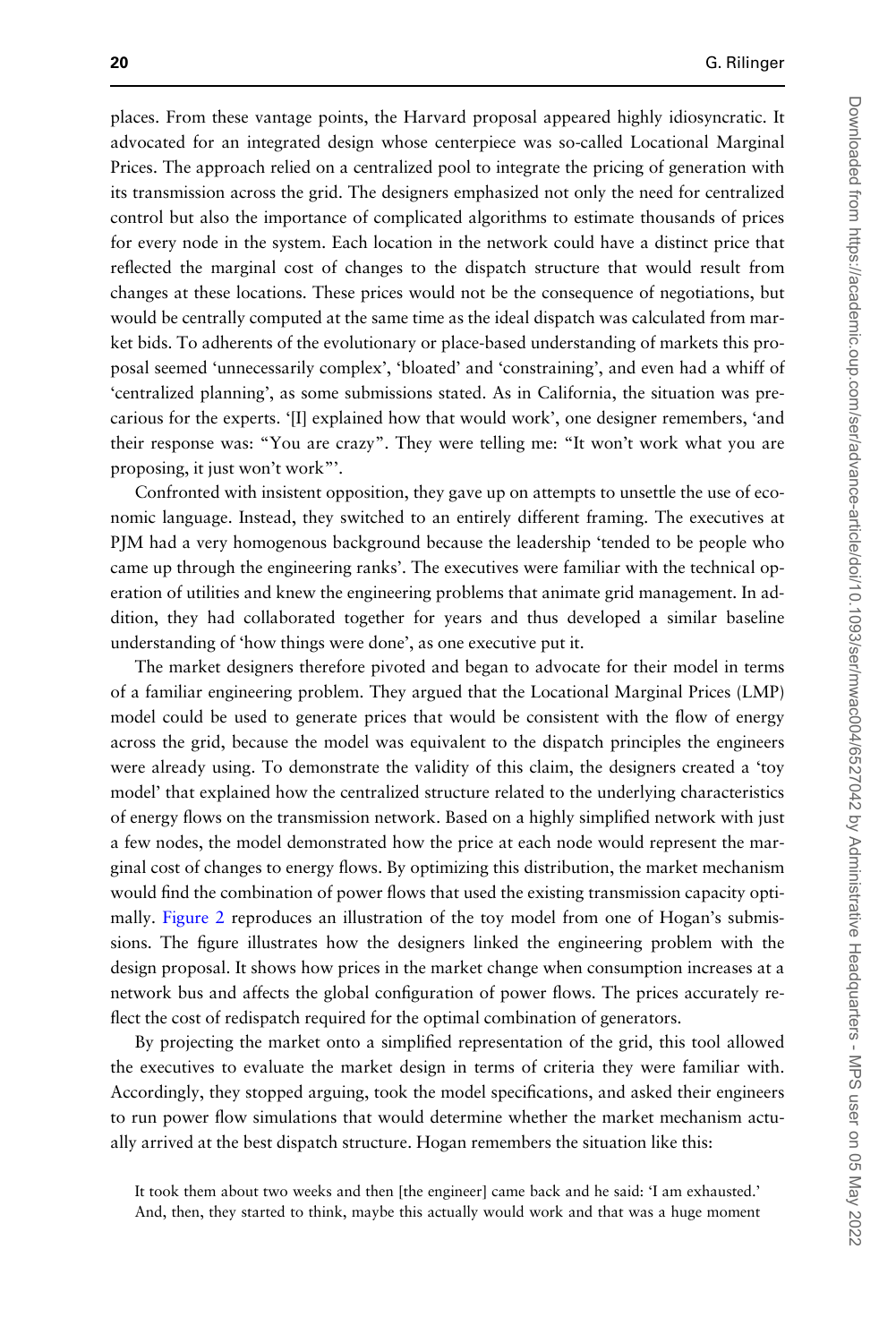<span id="page-20-0"></span>

#### Figure 2 Electricity markets, toy model.

Source: Hogan, William (1993) 'A Competitive Electricity Market Model (Draft)', prepared for the Harvard Electricity Policy Group. Later submitted to: FERC docket RM94-20 as 'Coordination for Competition in an Electricity Market'. Referred to as decisive model for PJM, in docket, ER96-2516.

because then Bob Arnold was the spokesman for the rest of the people at PJM and said, we've tried everything else, maybe we got to talk to that guy Hogan.

Rather than trying to challenge the multivocality of economic language head on, the experts sidestepped the issue. They shifted away from the terrain of economic reasoning to a framing that was stable and univocal among the audiences. Since the audiences had a univocal understanding of engineering problems and well-established ways to evaluate claims—a stable 'epistemic form' that explained how evidence and reasoning had to be related to each other—the experts could appeal to this baseline. They could now demonstrate that the market design choices had consequences for engineering problems. Since the executives had not previously recognized how the design decisions would interact with engineering issues, the demonstration of this connection revealed to them that the designers understood the markets differently than they did. Suddenly, they recognized that 'these are not normal markets', as one executive put it. The ambiguity had become visible to them. Since they could now recognize market design expertise as something they did not know about, they were willing to cede jurisdiction to the experts. Having given up on their alternative interpretation of the market concepts, the 'separation fallacy' became obvious as 'dangerous and untested'. What the case shows is that the experts' ability to make ambiguity visible depended crucially on a framing that provided stable ways to contest substantive claims about economics.

# 6. Conclusion

This article has examined one set of conditions that mediate the political influence of economists. We have seen that economists can control political questions if they manage to define them as 'technical'. To make such claims to jurisdiction, economists try to frame the debate in terms of their abstract language. Pulling the discussion onto their turf, they can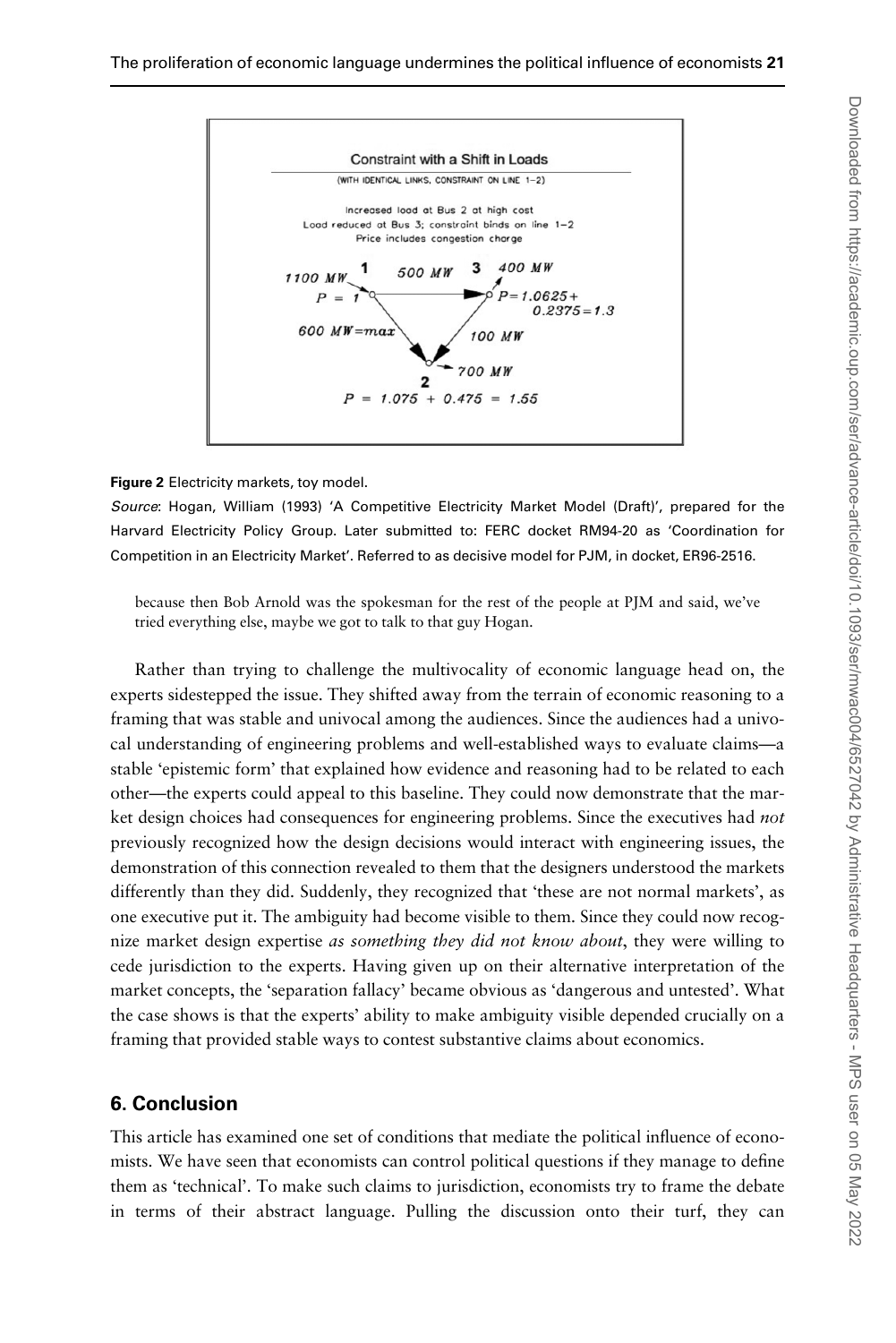demonstrate a knowledge asymmetry between themselves and their audiences. This leads audiences to recognize them as experts and defer judgment to them. Competing stakeholders then drop out of the picture and the economists decide on the basis of their expertise. This strategy fails when audiences and competing stakeholders have alternative ways to reason about economics and the resulting ambiguity is not apparent to the audiences. In that situation, audiences, competing interests and experts speak different languages, but the audiences are not aware that they do. This discursive multivocality undermines experts' attempts to claim jurisdiction. The PJM case illustrates that one way to avoid this problem is to switch to a different style of reasoning that is not based on multivocal concepts. This is possible if the experts confront audiences with homogeneous intellectual backgrounds. Somewhat ironically, the best way for economists to exercise influence was to stop speaking about economics.

The article makes two contributions to the literature. First, it shows that different avenues of economic influence can undermine each other. The argument resonates with the finding that the political uses of scientific knowledge weaken its perceived validity [\(Bechmann,](#page-22-0) [2003](#page-22-0); [Maasen and Weingart, 2005;](#page-23-0) [Eyal, 2019](#page-23-0)). It offers another explanation for this finding. The problem is not simply that politicization makes economic knowledge appear partisan. Rather, the proliferation of different ways to reason about economics undermines the rhetorical tools that economists can use to establish their jurisdiction.

Second, this argument about 'discursive multivocality' suggests that we can better understand the political influence of scientists by paying more attention to the *audiences* they are trying to convince. The composition of decisionmakers ultimately determines whether claims to jurisdiction will be taken seriously and what standards will be applied to their evaluation. The study thus resonates with research stressing that the role of experts is inherently relational [\(Eyal, 2013\)](#page-22-0) and suggests that both sides of the relation should receive equal attention [\(McCloskey, 1998;](#page-23-0) [Maesse](#page-23-0) et al., 2022).

The findings also suggest some avenues for future research. First, future research should explore whether the problem of discursive multivocality affects more disciplines than just economics. Economics is curious in that it appears unified to the outside, even though it is just as fragmented as all social sciences ( $\text{Reay}, 2012$ ). Past research has argued that economics achieves this apparent homogeneity by organizing disparate research trajectories around a stable core of concepts and techniques that allow substantial, interpretative flexibility. The discursive multivocality of economics may therefore be a consequence of the unique organization of its academic core. Future research should explore whether experts in other fields confront the same problem or if they can prevent the discursive effects of obscured ambiguity.

Second, future research should explore interactions between other avenues of political influence. My findings are in line with the idea that science is most powerful when it closes itself off from political discourses ([Weingart, 1999](#page-24-0)). But the dynamic behind discursive multivocality may be related to other factors that have been excluded from this study. It would be interesting to examine whether variation in the institutional position of economists influences their ability to control the use of economic concepts in politics. Research might also investigate how audiences stabilize alternative ways to reason about expert knowledge in the 'echo chambers' of social media.

We live in troubled times. The old hierarchies of truthmaking are crumbling. Audiences and competing stakeholders challenge experts in areas as diverse as medicine, climate science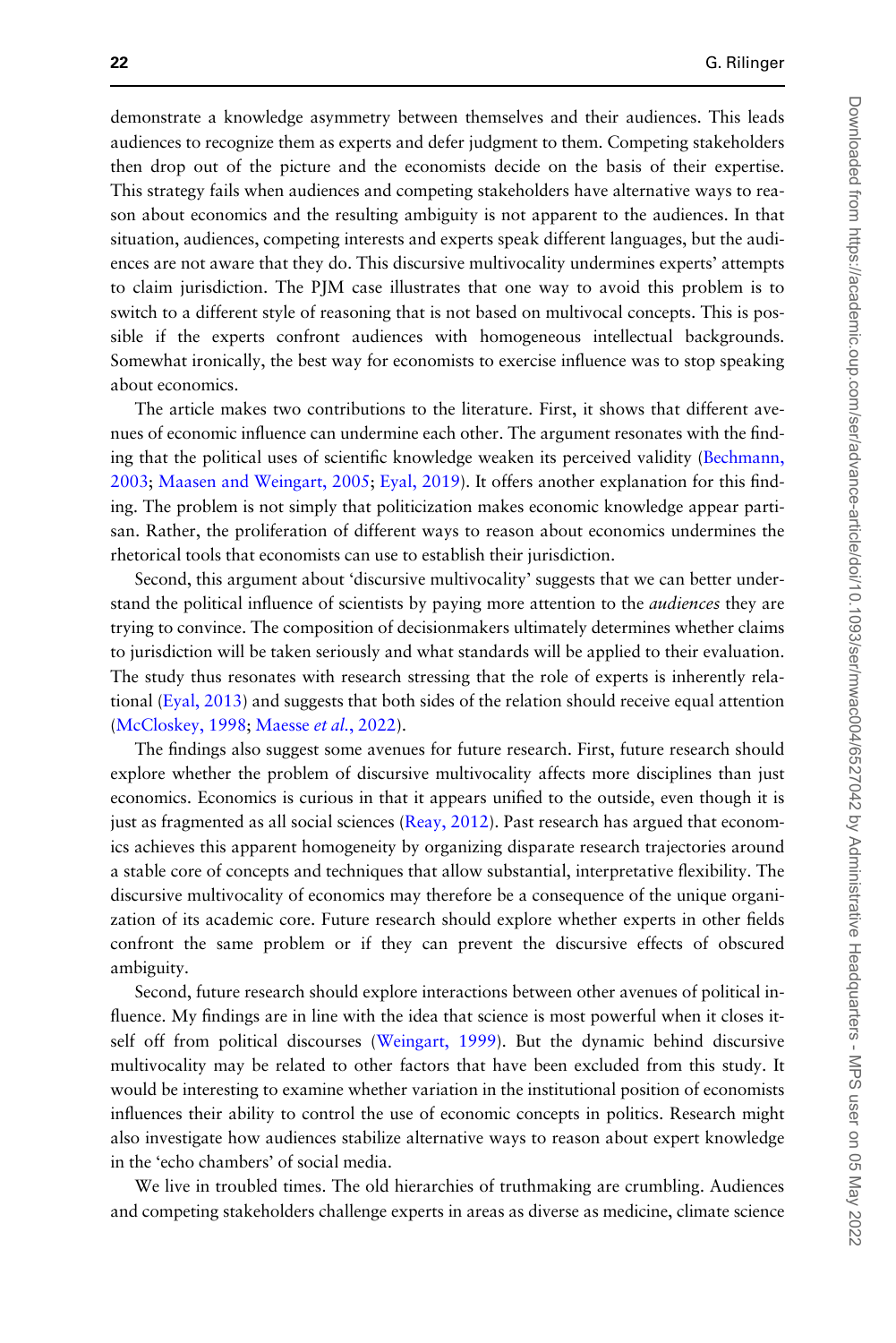<span id="page-22-0"></span>and economics. Politicians increasingly create their own facts, and whole populations live in imagined worlds that seem to intersect only at the margins. In this world, it is crucial to understand what stabilizes or destabilizes the authority of experts to decide political questions. Since economists frequently position themselves as the managers of 'the' economy, practically all political questions could be drawn into their orbit. This makes questions about the nature, reach, and desirability of their influence on politics timely. This article has tried to explore one way in which one dimension of this influence might undermine another. In that way, economics may have been too successful for its own good.

# Acknowledgments

I would like to thank Andrew Abbott, Timothy Elder, Garry Herrigel, Matthew Paul Ripley, Benjamin Rohr and two anonymous reviewers at SER for their constructive feedback on earlier versions of this paper. Thanks to Amanda Dixon for her amazing copy edits.

# **References**

- Abbott, A. (1988) The System of Professions: An Essay on the Division of Expert Labor, Chicago, IL, University of Chicago Press.
- Aune, J. A. (2002) Selling the Free Market: The Rhetoric of Economic Correctness, New York, NY, Guilford Press.
- Banerjee, A. V. and Duflo, E. (2019) Good Economics for Hard Times: Better Answers to Our Biggest Problems, New York, NY, Penguin Books.
- Bechmann, G. (2003) 'The Rise and Crisis of Scientific Expertise'. In Bechmann, G. (ed) Expertise and Its Interfaces: The Tense Relationship of Science and Politics, Berlin, Germany, Sigma, pp. 17–33.
- Bernstein, M. A. (2001) A Perilous Progress: Economists and Public Purpose in Twentieth-Century America, Princeton, NJ, Princeton University Press.
- Blyth, M. (2002) Great Transformations: Economic Ideas and Institutional Change in the Twentieth Century, Cambridge, Cambridge University Press.
- Bockman, J. (2011) Markets in the Name of Socialism, Stanford, CA, Stanford University Press.
- Bockman, J. and Eyal, G. (2002) 'Eastern Europe as a Laboratory for Economic Knowledge: The Transnational Roots of Neoliberalism', American Journal of Sociology, 108, 310–352.
- Breslau, D. (2020) 'Redistributing Agency: The Control Roots of Spot Pricing of Electricity', History of Political Economy, 52, 221–244.
- Brint, S. (1990) 'Rethinking the Policy Influence of Experts: From General Characterizations to Analysis of Variation', Sociological Forum, 5, 361–385.
- Bucher, S. V. Chreim, S., Langley, A. and Reay, T. (2016) 'Contestation about Collaboration: Discursive Boundary Work among Professions', Organization Studies, 37, 497–522.
- Callon, M. (2007) 'What Does It Mean to Say That Economics is Performative?' In MacKenzie, D., Muniesa, F. and Siu, L. (eds) Do Economists Make Markets? On the Performativity of Economics, Cambridge, MA, Princeton University Press, pp. 311–357.
- Charmaz, K. (2014) Constructing Grounded Theory, New York, NY, Sage.
- Christensen, J. (2017) The Power of Economists in the State, Stanford, CA, Stanford University Press.
- Cramton, P. (2017) 'Electricity Market Design', Oxford Review of Economic Policy, 33, 589–612.
- Eyal, G. (2013) 'For a Sociology of Expertise: The Social Origins of the Autism Epidemic', American Journal of Sociology, 118, 863–907.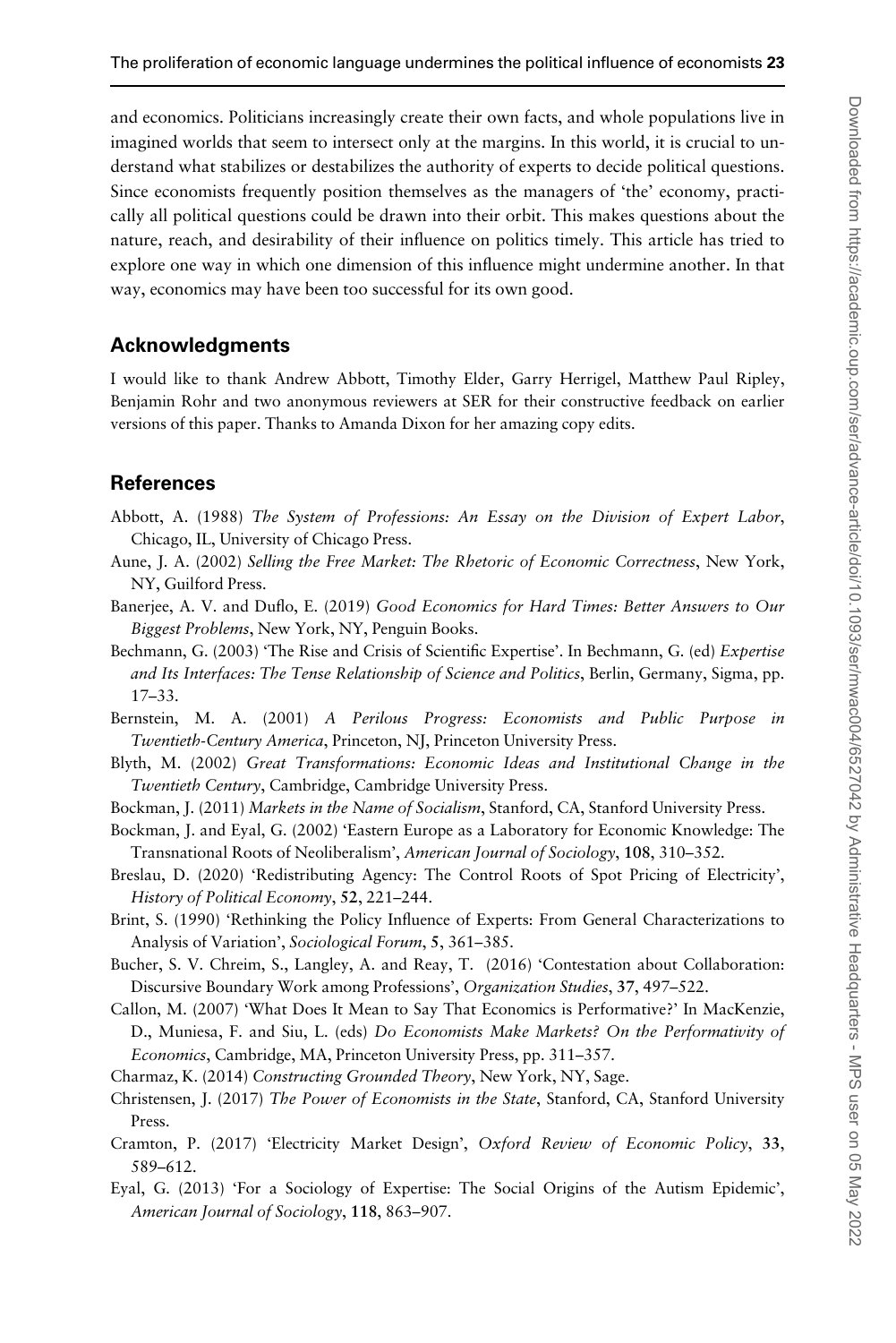<span id="page-23-0"></span>Eyal, G. (2019) The Crisis of Expertise, New York, NY, John Wiley & Sons.

- Eyal, G. and Buchholz, L. (2010) 'From the Sociology of Intellectuals to the Sociology of Interventions', Annual Review of Sociology, 36, 117–137.
- Eyal, G. and Levy, M. (2013) 'Economic Indicators as Public Interventions', History of Political Economy, 45, 220–253.
- Ferraro, F., Etzion, D. and Gehman, J. (2015) 'Tackling Grand Challenges Pragmatically: Robust Action Revisited', Organization Studies, 36, 363–390.
- Fourcade, M. (2009) Economists and Societies: Discipline and Profession in the United States, Britain, and France, 1890s to 1990s, Princeton, NJ, Princeton University Press.
- Fourcade, M., Ollion, E. and Algan, Y. (2015) 'The Superiority of Economists', Journal of Economic Perspectives, 29, 89–114.
- Goodwin, C. D. (1988) 'The Heterogeneity of the Economists' Discourse: Philosopher, Priest, and Hired Gun'. In Klamer, A. McCloskey, D. N. and Solow, R. M. (eds) The Consequences of Economic Rhetoric, New York, NY, Cambridge University Press, pp. 207–220.
- Haas, P. (2004) 'When Does Power Listen to Truth? A Constructivist Approach to the Policy Process', Journal of European Public Policy, 11, 569–592.
- Henisz, W. J., Zelner, B. A. and Guillén, M. F. (2005) 'The Worldwide Diffusion of Market-Oriented Infrastructure Reform, 1977–1999', American Sociological Review, 70, 871–897.
- Hirschman, D. and Popp-Berman, E. (2014) 'Do Economists Make Policies? On the Political Effects of Economics', Socio-Economic Review, 12, 779-811.
- Jasanoff, S. (1992) 'Science, Politics, and the Renegotiation of Expertise at EPA', Osiris, 7, 194–217.
- Klamer, A., McCloskey, D. N., McCloskey, D. N. and Solow, R. M. (1988) The Consequences of Economic Rhetoric, New York, NY, Cambridge University Press.
- Lambert, J. D. (2006) Energy Companies and Market Reform: How Deregulation Went Wrong, Tulsa, OK, PennWell.
- Leifer, E. M. (1991) Actors and Observers: A Theory of Skill in Social Relationships, New York, NY, Garland.
- Maasen, S. and Weingart, P. (eds) (2005) Democratization of Expertise? Exploring Novel Forms of Scientific Advice in Political Decision Making, Dordrecht, the Netherlands, Springer.
- MacKenzie, D., Muniesa, F. and Siu, L. (eds) (2007) Do Economists Make Markets? On the Performativity of Economics, Cambridge, Princeton University Press.
- Maesse, J. (2015) 'Economic Experts: A Discursive Political Economy of Economics', Journal of Multicultural Discourses, 10, 279–305.
- Maesse, J., Pühringer, S., Rossier T.Benz and P. (2022) Power and Influence of Economists: Contributions to the Social Studies of Economics, London, Taylor & Francis.
- McCloskey, D. N. (1998) The Rhetoric of Economics, 2nd edn, Madison, WI, University of Wisconsin Press.
- Medvetz, T. (2012) Think Tanks in America, Chicago, IL, University of Chicago Press.
- Menchik, D. A. (2021) 'Authority beyond Institutions: The Expert's Multivocal Process of Gaining and Sustaining Authoritativeness', American Journal of Cultural Sociology, 9, 490–428.
- Mirowski, P. (2002) Machine Dreams: Economics Becomes a Cyborg Science, New York, NY, Cambridge University Press.
- Mirowski, P. (2016) 'Information in Economics: A Fictionalist Account', Schmollers Jahrbuch, 136, 1–22.
- Mirowski, P. and Nik-Khah, E. (2007) 'Markets Made Flesh: Performativity, and a Problem in Science Studies, Augmented with Consideration of the F.C.C. Auctions'. In MacKenzie, D.